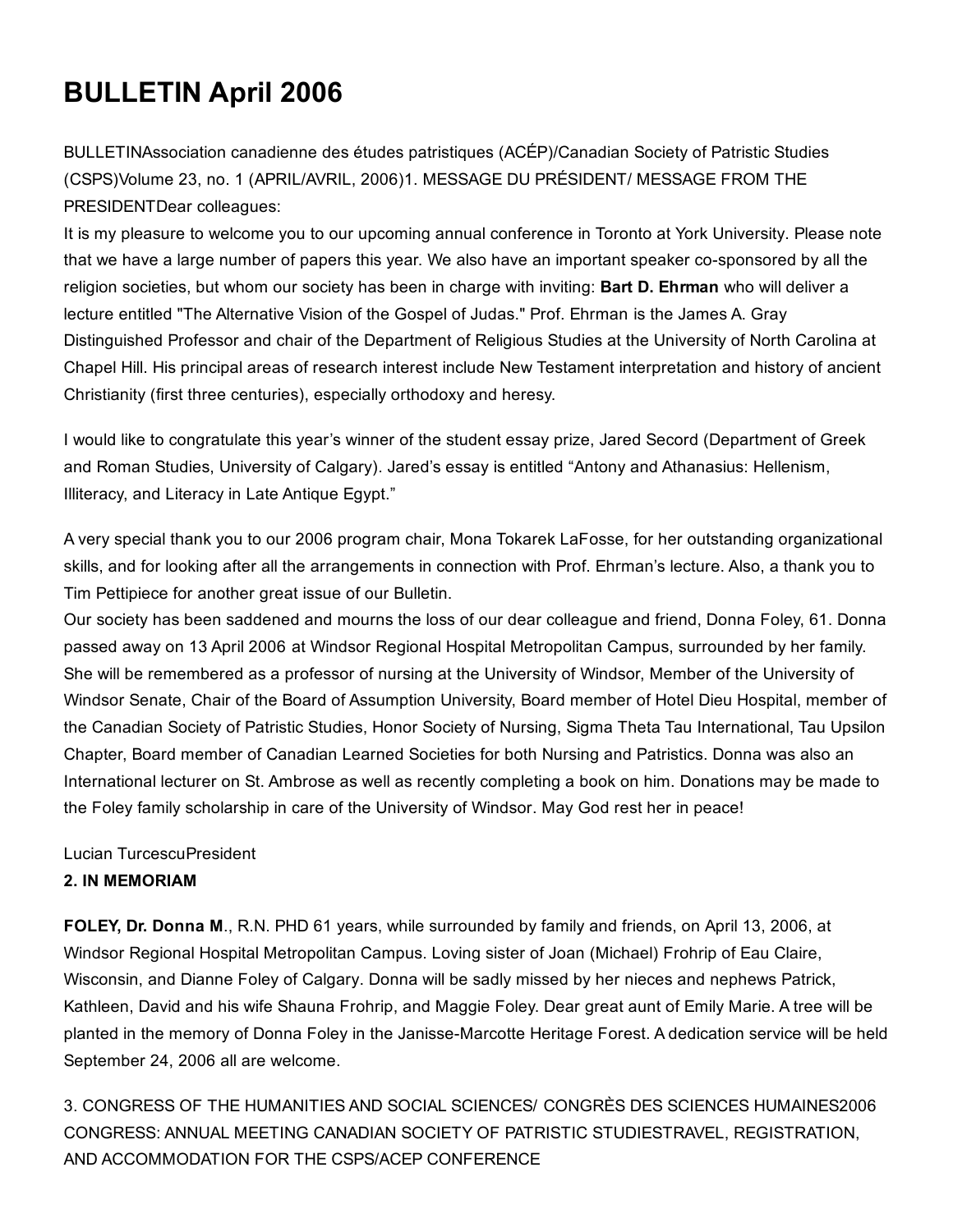The Congress organizers encourage participants to pre-register if you have not already done so as a very high number of delegates are expected this year. Over 5,000 delegates have registered so far. Rooms on campus will be harder to book the longer you wait to register.

For those of you who have not yet made travel, registration and accommodation arrangements for the Congress meetings at York University in Toronto, ON, the information is available at the following websites:

# [http://www.fedcan.ca/congress2006/index.htm](http://web.archive.org/web/20150201000916/http://www.fedcan.ca/congress2006/index.htm) (for information in English) [http://www.fedcan.ca/congres2006/index.htm](http://web.archive.org/web/20150201000916/http://www.fedcan.ca/congres2006/index.htm) (pour des renseignments en Français).

People who are staying in residence will be informed of which free parking lot they are to leave their cars in along with their residence allocation. This is the 75<sup>th</sup> anniversary of the Congress, with a number of special events planned. There will also be non-stop events on campus for the duration of the Congress meetings (May 27-June 3), so people who arrive early or stay late will have lots to do. Check out the website for a sneak peak, and expect your delegate's guide in the mail sometime in early May.

# ÉVÉNEMENTS SPÉCIAUX DE ACÉP / CSPS SPECIAL EVENTS

#### CSPS ANNUAL BANQUET

Patrick Gray has kindly reserved the following restaurant for our annual banquet. Please plan to join us if you are attending the Congress meetings. There is more room for anyone who has not yet indicated an interest to Patrick. You may e-mail him at paray3@cogeco.ca to let him know you would like to attend. However, since he will be away in late April and early May, please direct any questions to Mona Tokarek LaFosse, [lafosse@golden.net.](mailto:lafosse@golden.net)

Here is Patrick's summary of this year's venue:

The restaurant is La Risata, at 2777 Steeles Ave. W. My wife and I ate at La Risata recently, and we found the food, the presentation, the ambience, and the staff delightful. The restaurant is within walking distance of the campus, if the weather is fine, and a very short taxi ride if not. That is a major plus. It is a very nice upscale Italian restaurant, patronized, encouragingly, by members of the local Italian community, and by York senior administration when they want to wine and dine visitors. They will section off part of it to give us an intimate atmosphere. I have bargained for a *prix fixe* menu of \$35/person, exclusive of wine, but including: antipasto trays for each table, a choice of four main courses (pasta, meat, chicken, fish), dessert, and coffee. Wine is extra, but we will have to commit to a single wine bill, to be split equally among those who drink it. Wine prices are at the usual level for a good restaurant. You should calculate what you would normally tip as well.

JOINT LECTURE WITH BART D. EHRMANEvery year one of the religion societies hosts the Joint Lecture (on odd years called the Craigie Lecture, hosted by the CSBS; on even years the responsibility rotates between CSPS, CSSR and CTS). This year is our turn, and we are very excited to have Bart D. Erhman joining us. Please plan to join us, and bring your friends!

#### Speaker: Dr. Bart D. Ehrman, University of North Carolina at Chapel Hill

Title: "The Alternative Vision of the Gospel of Judas" Date: Monday May 29, 2006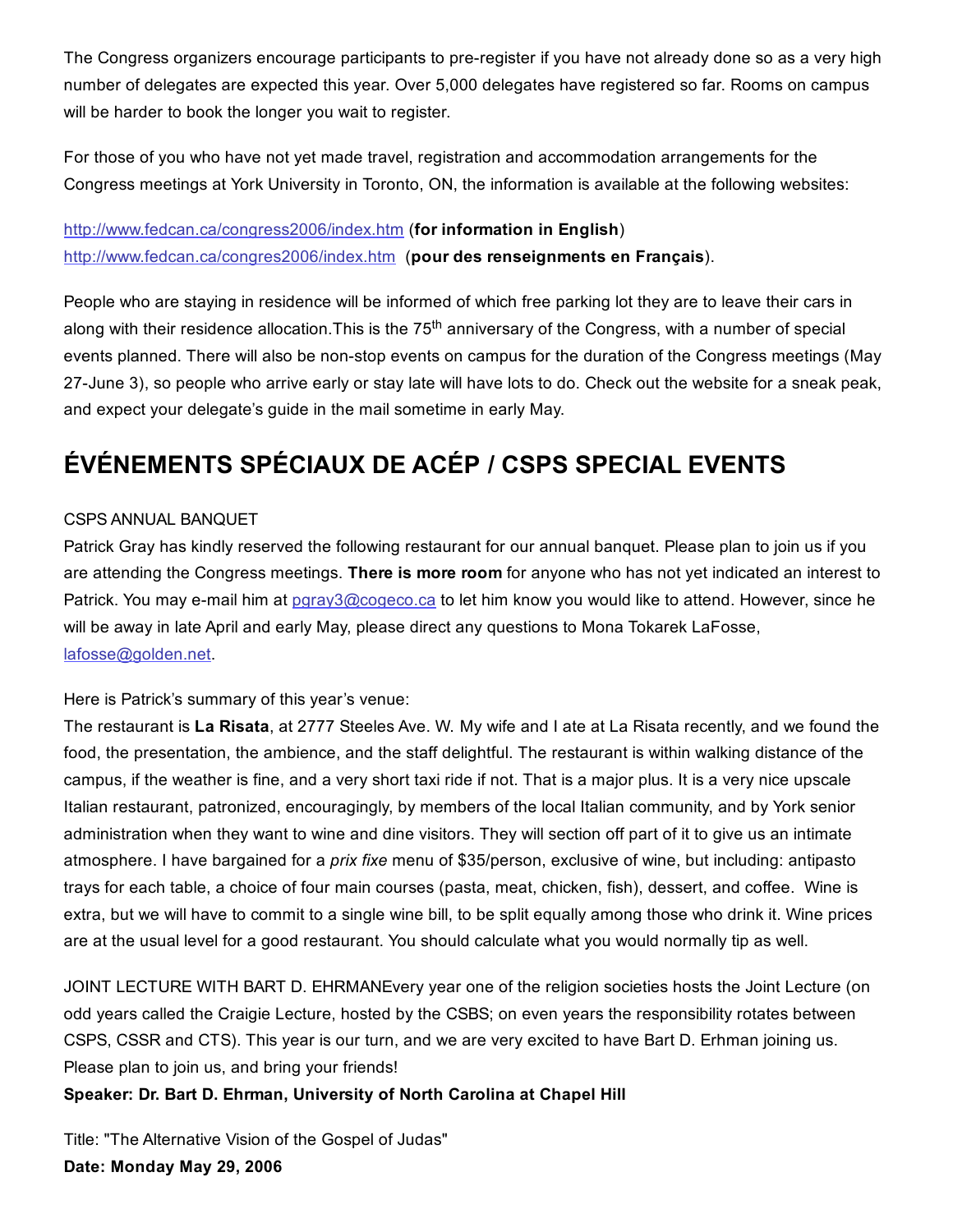#### Time: 7:00pm

Room: Vanier College Room 135Reception to follow in "The Renaissance" (across the hall from the lecture)Note: We will not be holding a separate reception for CSPS this year. Abstract:The Gospel of Judas has been a media sensation, but it is also a serious document of real historical significance. While its closest ties may be with various Sethian forms of Gnosticism, it has clear alliances with other forms of early Christian thought (Valentinian, Thomasine, Marcionite); indeed, there appear to be remnants of Jewish apocalpytic theology in the surviving text. This paper will assess the Gospel of Judas to see what it can tell us about the multi-form character of Christianity in the second century.Short Biography:

Bart D. Ehrman is the James A. Gray Distinguished Professor and Chair of the Department of Religious Studies, University of North Carolina at Chapel Hill. He has received numerous teaching awards and research grants, and serves as editor of several journals and monograph series in Early Christian studies. He has published or edited 19 books, including *Jesus: Apocalyptic Prophet of the New Millennium*, *Lost Christianities*, the Loeb Classic edition of the Apostolic Fathers, and a popular undergraduate textbook on the New Testament. Recently, Dr. Ehrman was interviewed on *The Daily Show* with Jon Stewart about his book *Misquoting Jesus*, a New York Times bestseller. He is on the advisory panel to the National Geographic Society for the newly discovered Gospel of Judas, which will be the subject of his lecture at Congress 2006.

Please visit the following website for more information about Dr. Ehrman's involvement with the Gospel of Judas:On the lighter side, here is the website featuring Dr. Erhman's interview with Jon Stewart : **SPONSORS:** The CSPS is pleased to acknowledge that the Joint Lecture has been kindly sponsored by the Canadian Federation of Humanities and Social Sciences through the cooperation of the Canadian Society for the Study of Religion, the Canadian Society of Biblical Studies, and the Canadian Society of Theological Studies.

In addition, we wish to acknowledge the generous sponsorship for the Joint Lecture reception by the following academic units:

School of Arts & Letters, Atkinson (York University)

Religious Studies Program, Arts (York University)

Vanier College (York University)

Toronto School of Theology

Centre for the Study of Religion (University of Toronto)

#### STUDENT ESSAY PRIZE WINNER

We are pleased to announce this year's student essay prize winner is Jared Secord (Department of Greek and Roman Studies, University of Calgary). His essay is entitled "Anthony and Athanasius: Hellenism, Illiteracy, and Literacy in Late Antique Egypt," and he will present his paper in the afternoon of Monday May 29. Congratulations, Jared!

#### 4. PROGRAMME DU CONGRÈS/ CONGRESS PROGRAM

*PLEASE NOTE: there are several concurrent sessions listed on Monday and Tuesday: our regular program*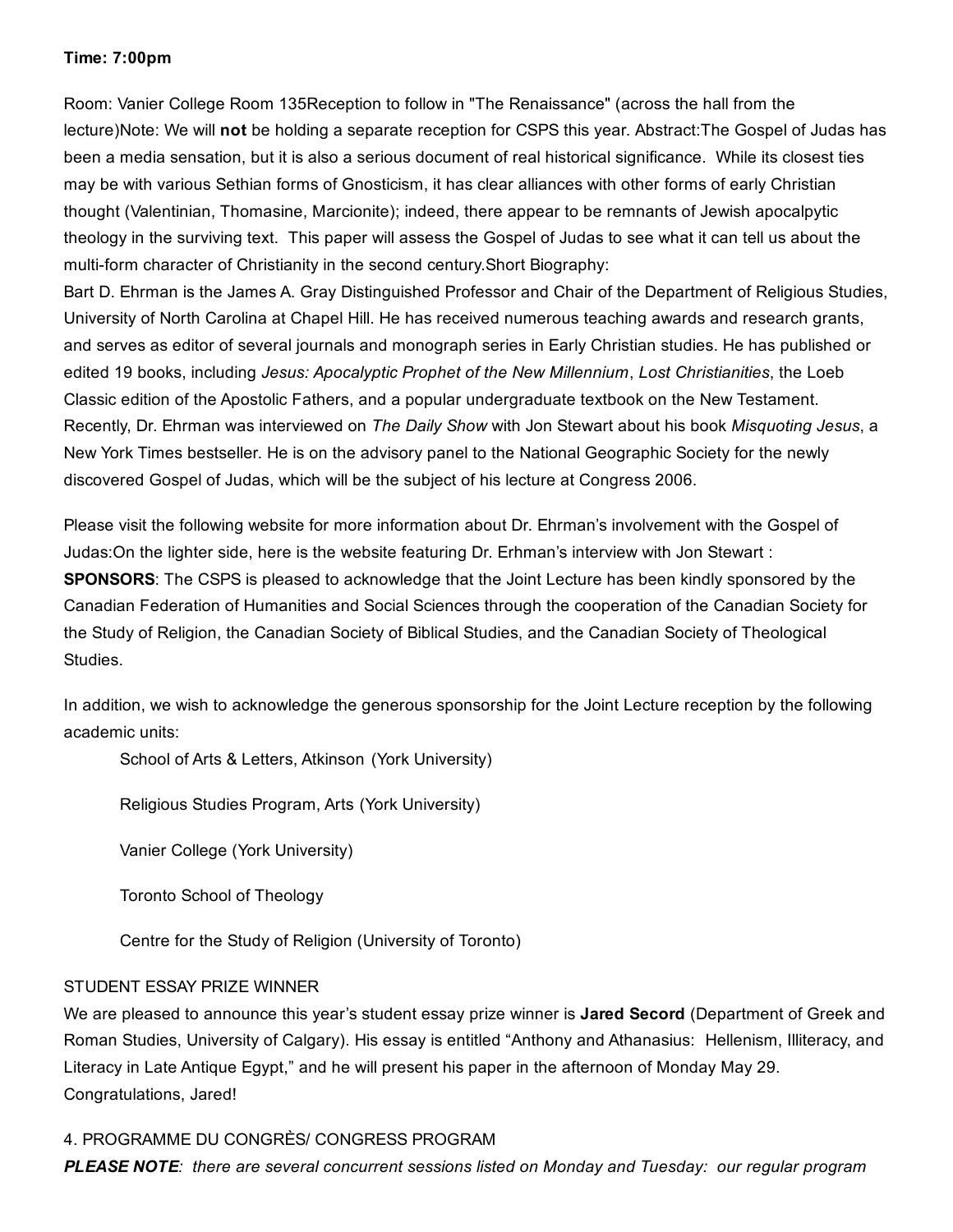*and two joint sessions with CSBS (in three time slots).*

*All regular sessions are in Vanier College, Room 103.*

SUNDAY, 28 MAY

8:45-9:00 CSPS/ACÉP Welcome/Mot de bienvenue (VC 103)

Lucian Turcescu (President)

9:00-11:00 Session 1: Greek Patristic Writers: Their Interpreters and Parallels (VC 103)

Chair/Président: Timothy Hegedus (Waterloo Lutheran Seminary)

9:00-9:30 Timothy Pettipiece (Université Laval) "Mani and the Buddha: Early Attestations of the Buddha in Early Christian Literature"

9:30-10:00 Daniel Maoz (University of Waterloo) "The Term 'Didaskalia' and Its Demarcation"

10:0010:30 Thomas Schmidt (Université Laval) « Les *Discours* de Grégoire de Nazianze à la lumière des *Commentaires* de Basile le Minime (Xe s.) »

10:30-11:00 **Jonathan Seiling** (Emmanuel College, Toronto School of Theology) "The Russian Reception of Maximus the Confessor"

11:0011:30 Morning Tea (VC 103)

11:30-12:30 Session 2: The City in Late Antiquity (VC 103)

Chair/Président: Steven C. Muir (Concordia University College of Alberta, Edmonton)

11:30-12:00 Laurence Broadhurst (University of Manitoba) "Second Cities: The Second Sophistic and Competitive Second Century Urban Christians"

12:00-12:30 Charles Kannengiesser (Concordia University, Montreal) "Alexandria: The City of Athanasius"

12:30-13:30 **Lunch** 

13:3014:45 Session 3: Book Discussion: *Gregory of Nyssa and the Concept of Divine Persons*. (New York: Oxford University Press, 2005). (VC 103)

Chair/Président: Steven C. Muir (Concordia University College of Alberta, Edmonton)

Author: Lucian Turcescu (Concordia University, Montreal)

Respondents: Paul-Hubert Poirier (Université Laval), and Igor Pochoshajew (Universität Rostock) 14:45-15:00 Afternoon Tea (VC 103)

15:0017:00 Session 4: Augustine – Session A (VC 103)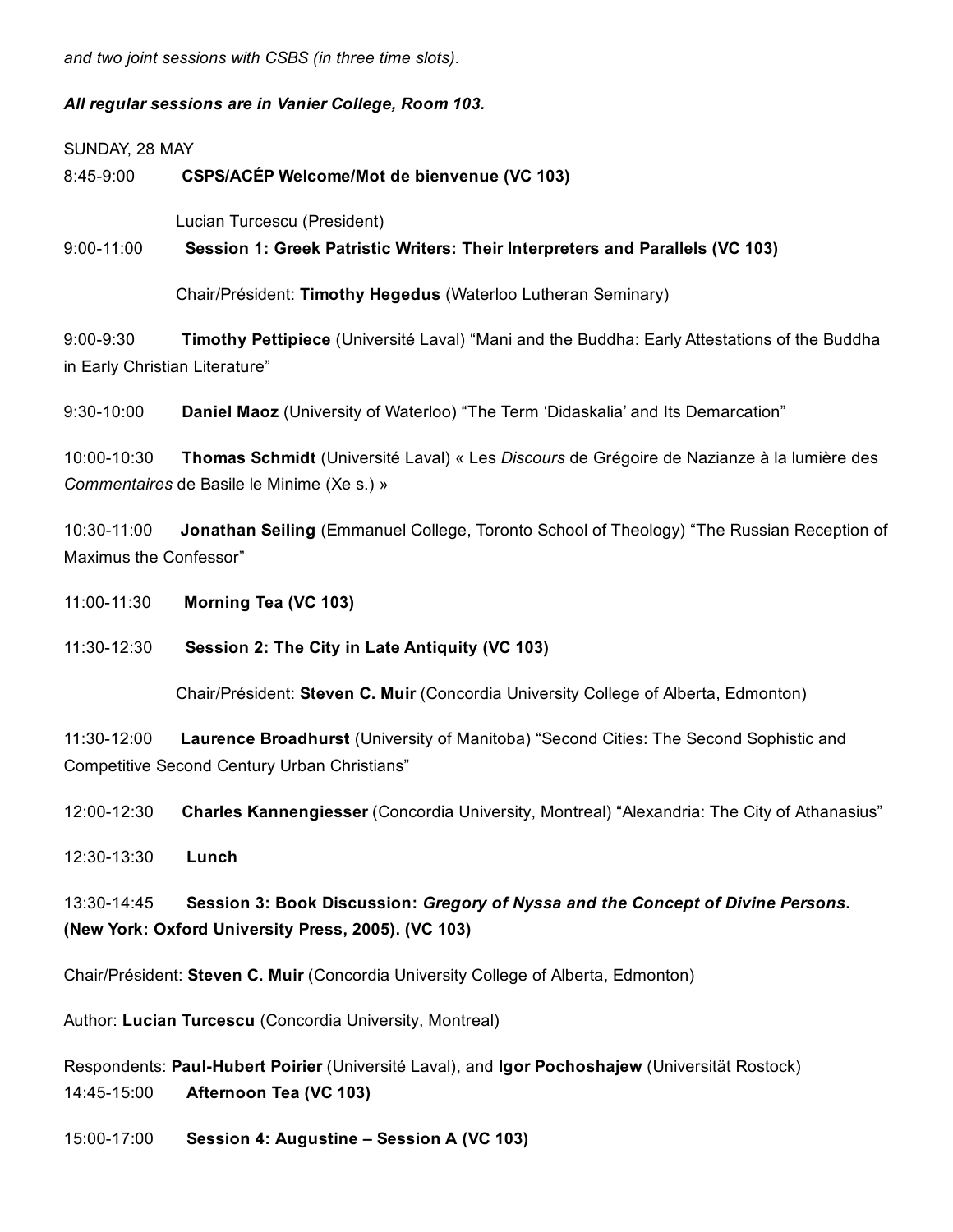Chair/Président: Joanne McWilliam (University of Toronto)

15:00-15:30 Andrew Gabriel (McMaster Divinity College) "Finding God in Augustine's The Trinity"

15:30-16:00 Robert P. Kennedy (St. Francis Xavier University) "Augustine on Language, Interpretation, and the Fall"

16:00-16:30 Jonathan Zeyl (Institute for Christian Studies) "The recreation of the self in Augustine's Confessions book XIII: from opacity to transparency"

16:30-17:00 Marie Campbell (Concordia University, Montreal) "Humanity Assumed: Chaos and Renewal in Augustine's Confessions"

19:00- CSPS/ACÉP Annual Banquet La Risata

(416) 665-4372 2777 Steeles Avenue West

(east of Keele Street) North York, ON M3J 3K5

MONDAY, 29 MAY

8:45-12:00 Joint Session CSBS/SCÉB & CSPS/ACÉP: Special Session: Curses and Curse Stories in Antiquity (Accolade East Building 005)

# Chair/Président: Tony Chartrand-Burke (York University)

9:00-10:30 Session 5: The Council of Chalcedon: Contributors and Opponents

(VC 103)

Chair/Président: T. Allan Smith (University of St. Michael's College)

9:00-9:30 Patrick Gray (York University) "Beyond Wishful Thinking: Cyril, the 'Union' of 433, and the Council of Chalcedon"

9:30-10:00 **Janet Sidaway** (King's College, London, UK) "Hilary of Poitiers' Christology: do current perceptions tell the whole story?"

10:00-10:30 Dana-Iuliana Viezure (University of Toronto) "Historical Argumentation in Philoxenus of Mabbug's correspondence"

10:3011:00 Morning Tea (VC 103)

11:00-12:30 Session 6: Views of Incarnation and Salvation (VC 103)

Chair/Président: Paul-Hubert Poirier (Université Laval)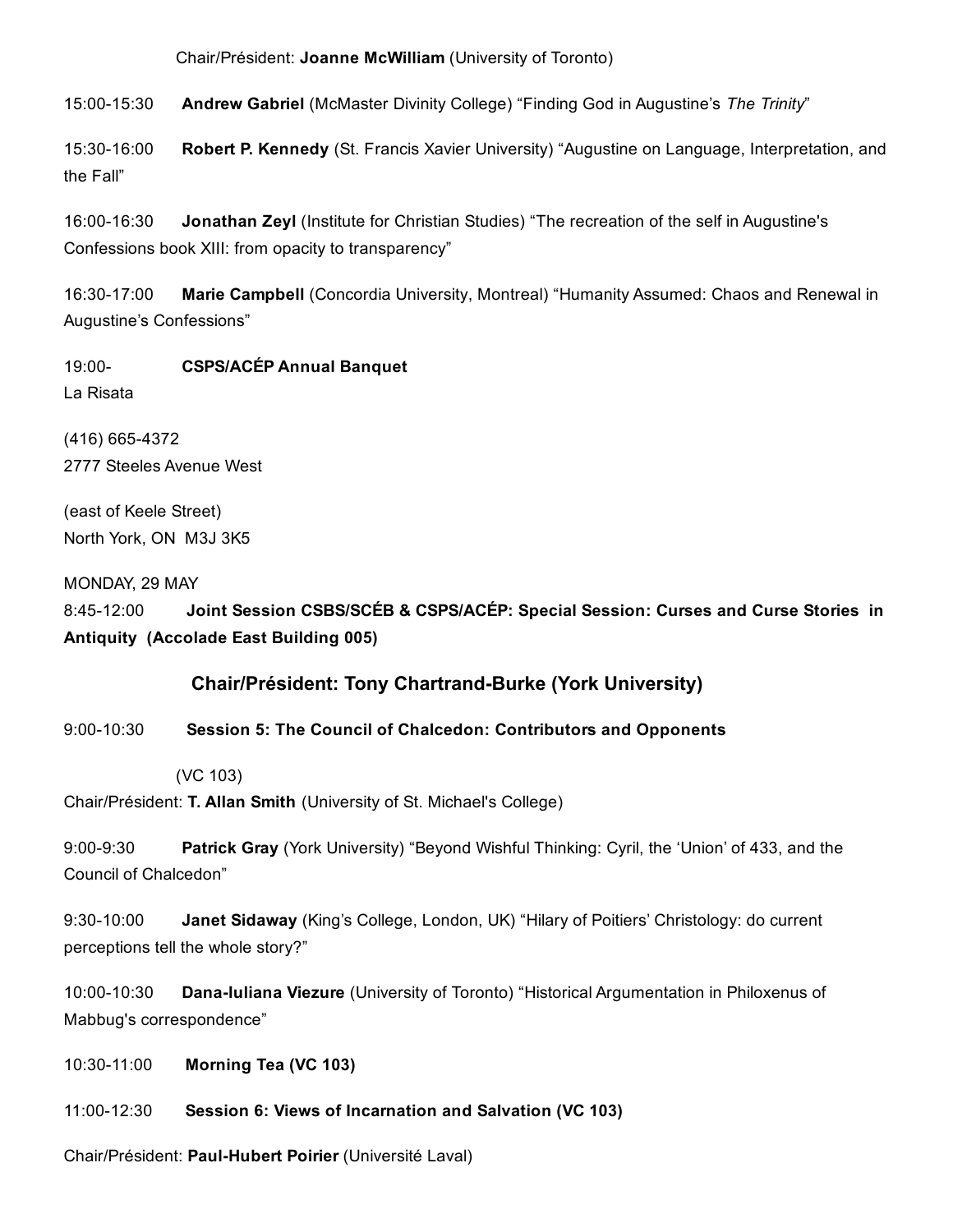11:00-11:30 David C. Robinson (University of St. Michael's College) "Salvation Deferred: Eschatological Exhortation in *2 Clement*"

11:30-12:00 Sara Terreault (Concordia University, Montreal) "Navigating Incarnation: The Name of God as Idol or Icon

12:00-12:30 **Karl Shuve** (McMaster University) "Scripture as Incarnation: Re-Thinking Origen's *Commentary on the Song of Songs*"

12:30-13:30 Lunch and Executive Meeting CSPS/ACÉP

13:30-16:00 Joint Session CSBS/SCÉB & CSPS/ACÉP: Travel and Religion in Antiquity Seminar/Groupe de travail sur les voyages et la religion en antiquité (Accolade East Building **003)** Session 1: Ethnographic Discourses and Migration Chair/Président: Richard Ascough (Queen's University)13:30-15:30 Session 7: Iconography, Imagery, Text and Art (VC 103)Chair/Président: Margaret Y. MacDonald (St. Francis Xavier University) 13:30-14:00 Peter Widdicombe (McMaster University) "Little Foxes and Flourishing Vines: Song of Songs

2:15 in Text and Art"

14:00-14:30 Tuomas Rasimus (Université Laval & University of Helsinki) "Creator God as a Theriomorphic Beast in the Apocryphon of John"

14:30-15:00 Adriana Bara (Concordia University, Montreal) "The Iconic Reception of the Gospels: The Interrelationship of Biblical Commentaries, Liturgy and Icons in Eastern Christian Churches"

15:00-15:30 Harry O. Maier (Vancouver School of Theology) "Images of Victory in Roman Imperial and Early Christian Art"

15:30-15:45 Afternoon Tea (VC 103)

15:4516:15 Session 8: Student Essay Prize Winner (VC 103)

Chair/Président: Lorraine Buck (University of Prince Edward Island)

Jared Secord (University of Calgary) "Anthony and Athanasius: Hellenism, Illiteracy, and Literacy in Late Antique Egypt"

16:1517:15 Session 9: Mary (VC 103) Chair/Président: Lorraine Buck (University of Prince Edward Island)

16:15-16:45 J.M. Foster (Concordia University, Montreal) "Pulcheria and Hypatia: Virgins of Heaven"

16:45-17:15 George A. Bevan (University of Toronto) "The Earliest Liturgical Celebration of Mary"

19:0021:00 Joint CSBS/CSSR/CTS/CSPS lecture / La Conférence Conjoint SCÉB/SCÉR/STC/ACÉP (VC 135)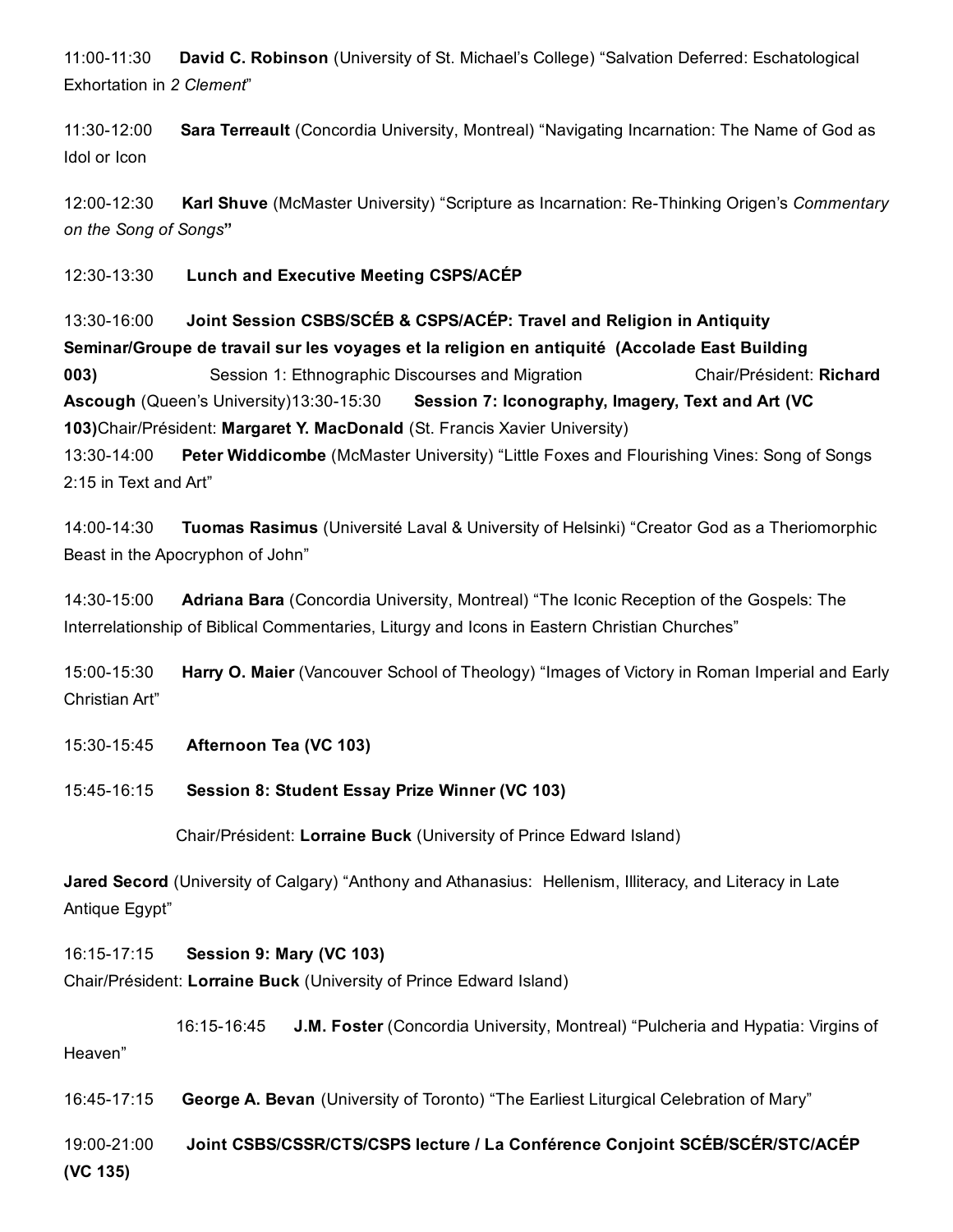# Presiding/Présidence: Lucian Turcescu (President, CSPS)

Bart D. Ehrman (University of North Carolina at Chapel Hill)

"The Alternative Vision of the Gospel of Judas"

### 21:00-23:00 Joint CSBS/CSSR/CTS/CSPS reception (hosted by CSPS)

### (The Renaissance Room, Vanier College)

*SPONSORS: The CSPS is pleased to acknowledge that the Joint Lecture has been kindly sponsored by the Canadian Federation of Humanities and Social Sciences through the cooperation of the Canadian Society for the Study of Religion, the Canadian Society of Biblical Studies, and the Canadian Society of Theological Studies.*

In addition, we wish to acknowledge the generous sponsorship for the Joint Lecture reception by the following academic units:

*School of Arts & Letters, Atkinson (York University)*

*Religious Studies Program, Arts (York University)*

*Vanier College (York University)*

*Toronto School of Theology*

*Centre for the Study of Religion (University of Toronto)*

#### TUESDAY, 30 MAY

9:00-12:00 Joint Session CSBS/SCÉB & CSPS/ACÉP: Travel and Religion in Antiquity Seminar/Groupe de travail sur les voyages et la religion en antiquité (Accolade East Building 003)

# Session 2: Cultic Journeys and Early Christian

# **Travellers**

Chair/Président: Steve Wilson (Carleton University)

## 9:0011:00 Session 10: The Interpretation of the Bible in Patristic Writings (VC 103)

Chair/Président: Annette Yoshiko Reed (McMaster University)

9:00-9:30 Michael Vlad Niculescu (Marquette University) "Signed Upon Delivery: The Phenomenology of the Good News according to Origen of Alexandria"

9:30-10:00 **Shawn Keough** (University of St. Michael's College) "Exegesis Worthy of God: The Motivation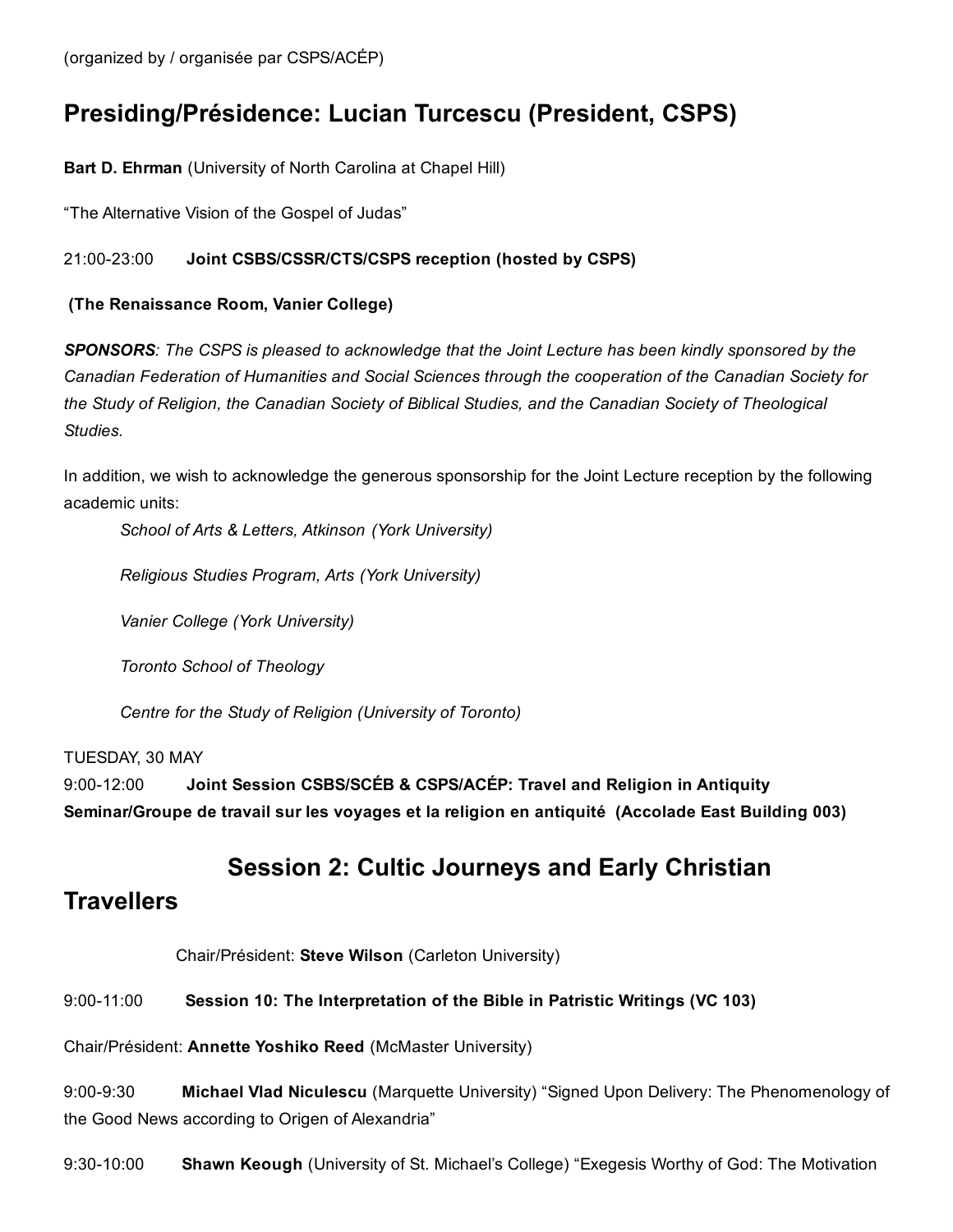#### and Criterion of Origen's Exegetical Practice"

10:00-10:30 Igor Pochoshajew (Universität Rostock) "Gregory of Nyssa's Reading of the Bible"

10:3010:45 Morning Tea (VC 103)

# 10:4512:00 Session 11: Book Discussion: *Handbook of Patristic Exegesis: The Bible in Ancient Christianity*. 2 vols. (Leiden: Brill, 2004). (VC 103)

Chair/Président: Harold Remus (Wilfrid Laurier University)

Author: Charles Kannengiesser (Concordia University, Montreal)

Respondents: Lucian Turcescu (Concordia University, Montreal) and J. Kevin Coyle (Saint Paul University, Ottawa)

12:00-13:00 **Lunch** 

13:00-15:00 Session 12: Augustine – Session B (VC 103)

Chair/Président: Theo de Bruyn (University of Ottawa)

13:00-13:30 **Jacques Julien** (Université de Montréal) « La reprise de la voix d'Augustin dans la circonfession de Jacques Derrida »

13:30-14:00 Shawn Cho (Southwestern Baptist Theological Seminary) "Augustine's Critiques of the Platonic Immortality of the Soul"

14:00-14:30 J. Kevin Coyle (Saint Paul University, Ottawa) "The Place of God in Augustine's Anti-Manichaean Polemic"

14:30-15:00 Pamela Bright (Concordia University, Montreal) "The Ambiguity of Bridal Imagery in Ecclesiology: Augustine of Hippo and Petilian of Milevis"

- 15:00-15:15 Afternoon Tea (VC 103)
- 15:1517:15 Annual General Meeting of CSPS/ACÉP (VC 103) Chair/Président: Lucian Turcescu

5. RESUMÉS / ABSTRACTSIn alphabetical order by last name.

Adriana Bara (Concordia University)

The Iconic Reception of the Gospels: The Interrelationship of Biblical Commentaries, Liturgy and Icons in Eastern Christian Churches

The reception of the text of the Gospels can be explored from different perspectives. One of the ways that the reception of the Gospels is actualized in the life of the community is in the liturgy, the forms of worship celebrated by the community. Here the reception of Scripture can be explored by focusing on the selection of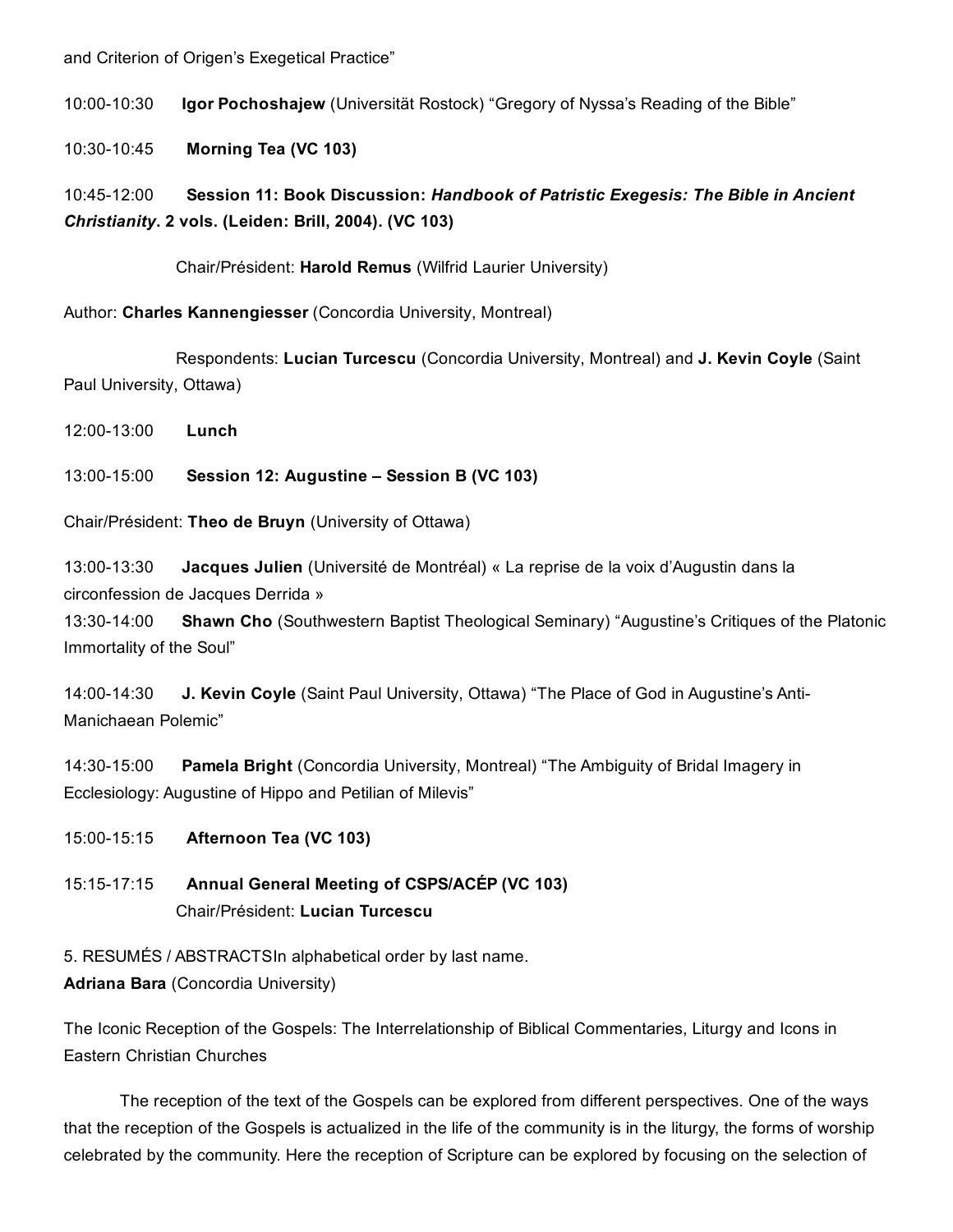Gospel texts for a particular Feast, in the formal prayers and hymns of the liturgy. Another way is in studying the writings of the Fathers of the Church from the first seven centuries, where one can find commentaries on the events from the Gospel narratives, which were celebrated as the Great Feasts of the Orthodox Church. The third way of the reception of the Gospels is through the icons of the Great feasts. These icons are not only pieces of art, but also exegetical representation of the Gospels. In my presentation, I want to emphasize the role of the icons of the Annunciation, the Nativity, the Transfiguration on Mount Tabor, and the Resurrection of Jesus Christ, as meeting places between history, art and theology.

#### George A. Bevan (University of Toronto)

#### The Earliest Liturgical Celebration of Mary

Martin Jugie argued that the celebration of Mary in the fifth century took place as part of the Christmas liturgy. Jugie reached this conclusion after rejecting the possibility that the Assumption of Mary was celebrated until much later in the sixth century. It is my contention that Jugie's argument is fundamentally flawed: just because there is no tradition of the Dormition and Assumption in the fifth century, one cannot conclude that there was no celebration of Mary's death. As with all other saints, the primary celebration of Mary must have occurred on her *dies natalis*, 15 August, a fact attested by an Armenian lectionary from Jerusalem dating from the 5<sup>th</sup> century. Therefore the celebrated *Sermo Procli* of 428 that attests a "Virginal Feast" in Constantinople should be dated to August not December, a conclusion that has important chronological implications for the outbreak of the Nestorian controversy.

#### Pamela Bright (Concordia University, Montreal)

The Ambiguity Of Bridal Imagery in Ecclesiology: Augustine of Hippo and Petilian of Milevis One of the favoured images of the Church in Roman Africa was that of the bride. In his response to Petilian, the Donatist bishop of Milevis, Augustine exposes the limitations of bridal imagery, (especially the over-reliance on one image rather than diverse imagery) and introduces complementary imagery to explore the nature of the Christian community. The paper will explore these careful shifts in perspective both for the fourth and fifth Donatist dispute and for contemporary ecclesiology.

Laurence Broadhurst (University of Manitoba)

Second Cities: The Second Sophistic and Competitive Second Century Urban Christians Philostratus's characterization of his "Second Sophistic" cultural movement in the *Lives of the Sophists* is an undeniably urban one. Individual sophists are, in many ways, presented as voices in and for their cities. Most often, these voices combat one another boldly and aggressively. These rhetorical conflicts read as vivid performances of existing rivalries. In this paper, I propose to review several second century Christian apologists in this context, watching and listening to them alongside their civic and religious competitors.

#### Marie Campbell (Concordia University)

Humanity Assumed: Chaos and Renewal in Augustine's Confessions This paper, which draws on Books 10 and 13 of *Augustine's Confessions*, is concerned with the transformation that is constitutive of the soul alive in Christ. Not an instant transformation to be achieved in some illusory magical moment, renewal is attained – surprisingly and paradoxically – in the midst of chaos, and through the gathering together of our human experience. The patterns of ascent and descent, which in Book 10 so clearly mark the complexity and ambiguity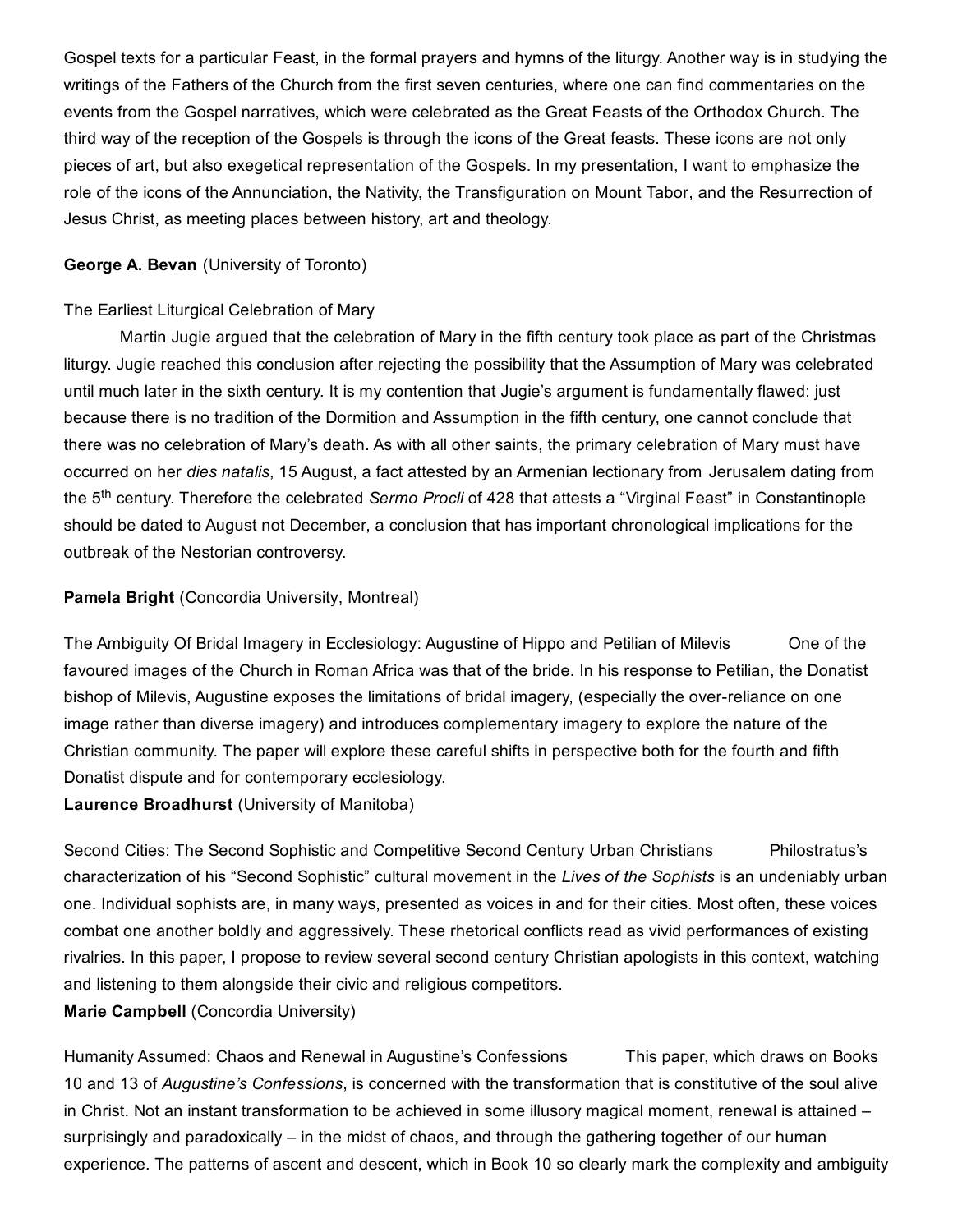of incarnational life, are a continuing presence in the struggle towards spiritual renewal in Book 13. Yet, with each stage of spiritual development, described allegorically as the days of creation, the living soul is being created anew – in the image of God.

Shawn Cho (Southwestern Baptist Theological Seminary)

Augustine's Critiques of the Platonic Immortality of the Soul This paper will examine whether or not Augustine truly developed his doctrine of eternal punishment from the Platonic understanding of the immortality of the soul. This paper will also display to what degree Augustine differed from the Platonists such as Plato, Plotinus, and Porphyry. The major concerns that Augustine departed from the Platonic doctrine of the soul are the following; whether the immortality of the soul is eternal by nature; whether all souls, regardless of their moral purity, will be immortal, whether the soul will be united with the very body that it left behind at the moment of death; and whether the state of the immortal soul can be changeable in eternity. One will see how Augustine criticized the Platonists' arguments of the soul from the perspective of the biblical teachings of the soul, creation, and resurrection.

#### J. Kevin Coyle (Saint Paul University)

The Place of God in Augustine's Anti-Manichaean Polemic It is a truism among Augustine scholars that Augustine's basic problem with Manichaeism was its dualism — its radical distinction between God as the source of good alongside a coeternal principle of evil. This has led to lengthy concentration on what "good" and "evil" signified for Augustine, and how he employed those concepts. But the root problem is about the characteristics of divinity itself, in this case the dilemma of how, if God is without equal, evil can exist. So the question of God had to be dealt with if what Augustine had to say about evil were to make any sense. I will contend that the basic question of *unde malum* has an obverse side: *quo deus* ─ what then is to become of God? Ultimately, I seek to explore the hermeneutical path Augustine follows in this. This paper is the first step of an examination that will discern the Manichaean view of God as Augustine understands this, and the counterview (the "orthodox" God) he proposes in its stead.

J.M. Foster (Concordia University)

#### Pulcheria and Hypatia: Virgins of Heaven

In August, 414 C.E., Theodosius II's fourteen year old sister Pulcheria became *regent augusta* of the Eastern Roman Empire. Eight months later, in March, 415 C.E., Hypatia the Neo-Platonist philosopher was savagely murdered by a Christian mob in Alexandria. They were both highly educated, spiritual women who were perhaps earthly representatives of their heavenly counterparts, the Virgin Mary and Isis. One can imagine that Pulcheria's rise to power heralded the cult of the Virgin Mary as Theotokos or Mother of God, while Hypatia's death sounded the death knell for the Isis cult.

#### Andrew Gabriel (McMaster Divinity College)

Finding God in Augustine's *The Trinity* Harsh critique has been levelled against Augustine's doctrine of the Trinity by social trinitarians. Colin Gunton suggests that Augustine's doctrine of God is responsible for leading to a theological crisis in the West in which God, as an unknown substance, is essentially unknowable (*The Promise of Trinitarian Theology*, 31). This paper will turn to Augustine's *The Trinity* to reconsider his work in light of contemporary critique, focusing on how Augustine presents the unity of God and the plurality of the divine persons, and what this implies with respect to knowledge of God. I will argue (using Karl Rahner's terms)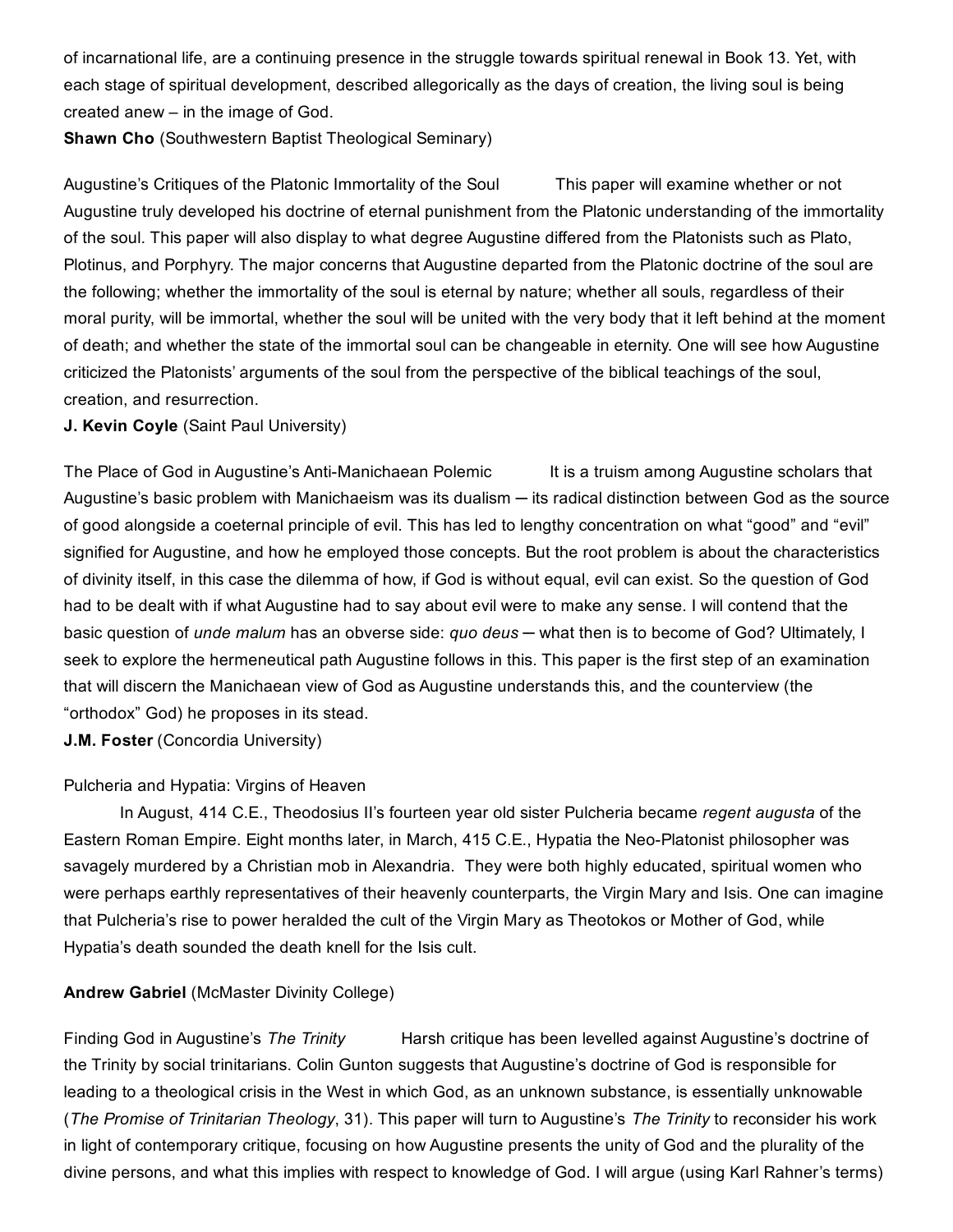that for Augustine the immanent Trinity is not found within the economic Trinity, though he does find the former revealed in the latter.

Patrick Gray (York University)

Beyond Wishful Thinking: Cyril, the 'Union' of 433, and the Council of Chalcedon

Cyril of Alexandria's mature position is often said to be represented by the Antiochene-authored 'Statement of Union' to which he subscribed in 433. That subscription was, rather, wrenched from an unwilling Cyril, and one who did not suspect his agreement to speaking of 'two natures' would enable his enemies to construe him as having sold out to their position. The post-433 Cyril desperately attempted to interpret what he had said in a non-Antiochene way by arguing that Christ was 'out of two natures [before the union]', but was 'one incarnate nature of the Word of God' in the union. Chalcedon represented the success of a strategy of claiming, against everything Cyril attempted to salvage of his true position after 433, Cyril's mantle for a position he despised.

#### Jacques Julien (Université de Montréal)

#### La reprise de la voix d'Augstin dans la circonfession de Jacques Derrida

Le philosophe Jacques Derrida, né en Algérie, fait appel à la voix d'Augustin dont il souligne qu'il est son «compatriote». Cet appel intervient de façon importante dans l'écriture d'un texte très particulier: «Circonfession», publié dans la bande inférieure de *Derridabase* (Geoffrey Bennington, Seuil, 1991). Dans cette communication, je voudrais faire voir quels sont les paramètres de cette reprise de la voix d'Augustin. Je situerai brièvement la production autobiographique dans le travail de Derrida. J'indiquerai quels sont les passages des *Confessions* qui sont les plus cités. On devrait voir alors que la voix d'Augustin sert aussi bien des fins stratégiques qu'elle ne contribue à la profondeur philosophique et théologique de la réflexion de Derrida. D'une part, la voix d'Augustin est assumée de façon réaliste: les extraits des *Confessions* sont donnés en latin dans le texte français. Ainsi, le philosophe, qui tient un discours en «je», très personnel, autobiographique, semble ne pas mettre de distance entre ses paroles originales et celles qu'il copie des *Confessions* d'Augustin. Quel est le sens de cette reprise sans marques de citation? Par ailleurs, cette circonfession juxtapose la voix catholique latine d'Augustin à la voix juive française de Jacques Derrida. Elle les donne à lire toutes les deux sur des sujets comme la mort de la mère et l'interrogation de Dieu.

#### Charles Kannengiesser (Concordia University, Montreal)

#### Alexandria: The City of Athanasius

A full report on Athanasius' hometown during his episcopal tenure (328-373 CE) may be attempted on the basis of his own written statements. It would need to include the archeological findings of recent decades, and some spectacular results of the ongoing submarine exploration along the Alexandrian coastline. On the historiographic level, the metropolis "near Egypt" in Athanasius' time is filled with tumult, Christian and non-Christian, with military abuses of power and monastic turbulence, but also, despite a series of natural disasters, with flourishing scholarship and liturgical festivities (visual projections are in the planning). Robert P. Kennedy (St. Francis Xavier University)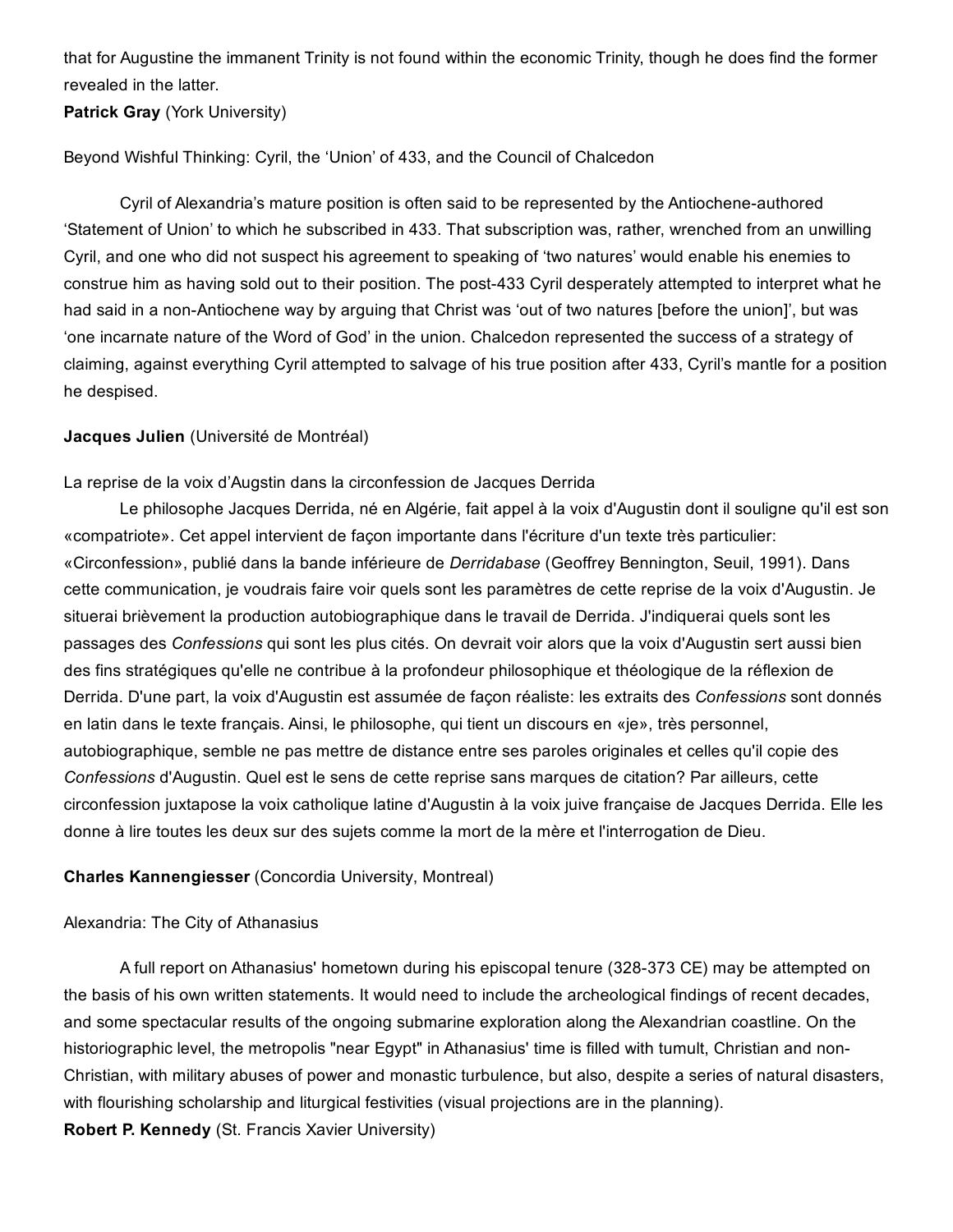Augustine on Language, Interpretation, and the Fall It is commonplace to attribute to Augustine the belief that language would not have been necessary if there had been no sin. In other words, according to this consensus view of Augustine's position, the use of words to convey thoughts is a compensation for a purely spiritual form of communication between minds, a condition in which there would have been no process of interpretation. Furthermore, literary historians Eugene Vance and Eric Jager have claimed that this negative Augustinian view of language is evident throughout medieval literature. My paper has two parts. First, I argue that Augustine came to accept language and interpretation as inherent to the original human condition, even before the fall. The second part will examine purported evidence for this (pseudo-) Augustinian, fallen view of language in early medieval literature.

Shawn Keough (University of St. Michael's College)

Exegesis Worthy of God: The Motivation and Criterion of Origen's Exegetical Practice This paper establishes Origen's primary motivation and guiding principle in biblical exegesis, which is his desire that the scriptures be understood in a manner worthy of God. It will be demonstrated that the basis on which Origen advances or rejects specific interpretations of scripture is formed by his fundamental theological convictions. In this paper the origins of the principle that exegesis must be worthy of God is summarized, from the emergence of its technical vocabulary in Xenophanes to its Hellenistic and Middle Platonist development. The background of this exegetical principle is brought to bear on specific examples from Origen's own work in order to elucidate Origen's own governing convictions regarding divinity and scripture, as well as to demonstrate this principle's unitive capacity when applied across the spectrum of Origen's works.

Harry O. Maier (Vancouver School of the Theology)

#### Images of Victory in Roman Imperial and Early Christian Art

This paper explores the uses and adaptations of Roman Imperial art in early Christian iconography after the accession of Constantine. While there is a wide-ranging literature on the adoption of Roman Imperial art by early Christian iconographers, this paper shows how Augustan imperial iconography was already influencing New Testament writers. It traces ways in which imperial themes continued to appear in early Christian authors, and the ways in which imperial themes found their place on Christian monuments. In particular the paper takes up images of victory and the representation of subject peoples.

#### Daniel Maoz (University of Waterloo)

The Term "Didaskalia" and Its DemarcationPindar, Xenophon, and Thucydides established early first usage for the term "didaskalia." Others (Plutarch, Diodorus Siculus, Plato, Aristotle) advanced noncompetitive secondary usage associated with theatre. According to prior study, texts of the Greek New Testament have deferred to the term's common meaning based on usage in Epictitus, Plutarch, LXX, Philo, and Josephus. However, Josephus also used the term to mean "training, with intention to warn or caution." Given the early Church's interest in the writings of Josephus to demonstrate historical continuity from an Israelite *cultus* depicted in the Hebrew Scriptures, as well as adoption of Josephan materials for apologetic and polemic designs, the present study investigates the writings of Clement of Alexandria, which demonstrate marked interplay with writings of Josephus as well as expansive linguistic domain for "didaskalia," including application to Christ, to the apostles, to their successors, to the Scriptures, to heretical teachings, and to the function of bishops. Michael Vlad Niculescu (Marquette University)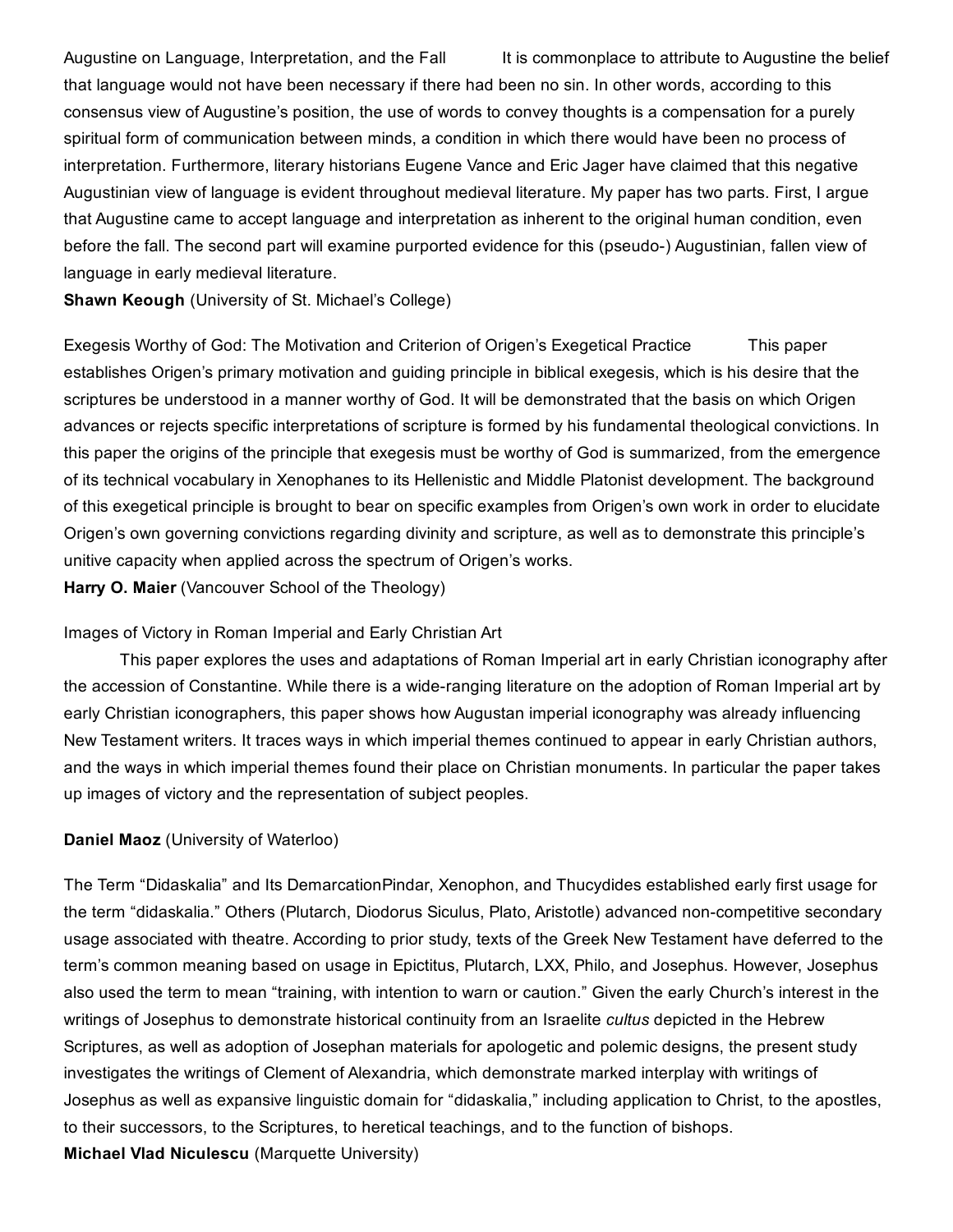Signed Upon Delivery: The Phenomenology of the Good News according to Origen of Alexandria This study provides an outline of Origen's project of a Biblical hermeneutics as transformative pedagogy. We shall start by identifying the basic outline of Origen's understanding of the good news consisting in the general conditions for its communication and reception. Then we shall discuss the theological meaning which Origen builds on this hermeneutic ground-structure. From this investigation will emerge an outline of Origen's Bible study project, which will be seen as well as the curriculum of a transformative pedagogy. As we shall suggest at the end of this essay, a careful analysis of this Biblical pedagogy might offer some clues regarding a certain event in Origen's career, namely his attempt to divide the curriculum of The Catechetical School of Alexandria in two cycles, one for the beginners and one for theadvanced.

#### Timothy Pettipiece (Université Laval)

#### Mani and the Buddha: Early Attestations of the Buddha in Early Christian Literature

The first known reference to the Buddha in Greek literature can be found in Clement of Alexandria's Stromateis (1.15), where he is mentioned just prior to Anacharsis the Sythian, one of the seven sages of ancient Greece. A curious parallel to this pairing exists in an unpublished chapter from the Manichaean Kephalaia. This paper will examine what can be made of this parallel and, given the fact that the first known reference to the Buddha in Latin literature comes from an anti-Manichaean treatise by Marius Victorinus, what role might Manichaeans have had in the transmission of knowledge of the Buddha into the west.

#### Igor Pochoshajew (University of Rostock, Germany)

Gregory of Nyssa's Reading of the Bible The long lasting controversy over the significance of Platonic thinking for Gregory of Nyssa continues to be an important issue. How are we to understand this Church father if we take into account the large amount of Platonic vocabulary and the significant use of Platonic ideas in his writings? Even though recent research points out that the separation of philosophy and theology as a modern phenomenon is not applicable to patristic texts, we can not deny that Gregory was very much influenced by the thinking of Plato and appreciated some ideas of Plotinus. Gregory surely gave a very Christian meaning to many Platonic thoughts and put Platonic terms in a genuine biblical context. But Gregory did not only apply scientific terminology to explain the Bible, he also used Platonic metaphysics to understand biblical texts. What did this mean for his understanding of the Bible? The paper will explore this issue in Gregory's *De Beatitudinibus*.

#### Tuomas Rasimus (Université Laval & University of Helsinki)

Creator God as a Theriomorphic Beast in the Apocryphon of John In the Apocryphon of John – often referred to as the most classic narration of the "Gnostic" myth – the creator God of the Jewish Scriptures is depicted as a demonic hybrid of a lion and a serpent. The purpose of my paper is to discuss the origin and meaning of this theriomorphic imagery. Why was the God of the Jews depicted as a demonic beast in this text; and where does this specific imagery come from? I will discuss evidence from (a) Jewish Scriptures, (b) Christian writings that made their way to the New Testament, (c) so-called Gnostic text as they appear in Nag Hammadi codices and heresiological literature, and (d) archeological evidence, including magical amulets which present leonine and serpentine gods.

David C. Robinson (University of St Michael's College)

Salvation Deferred: Eschatological Exhortation in *2 Clement* The proposed paper seeks to establish the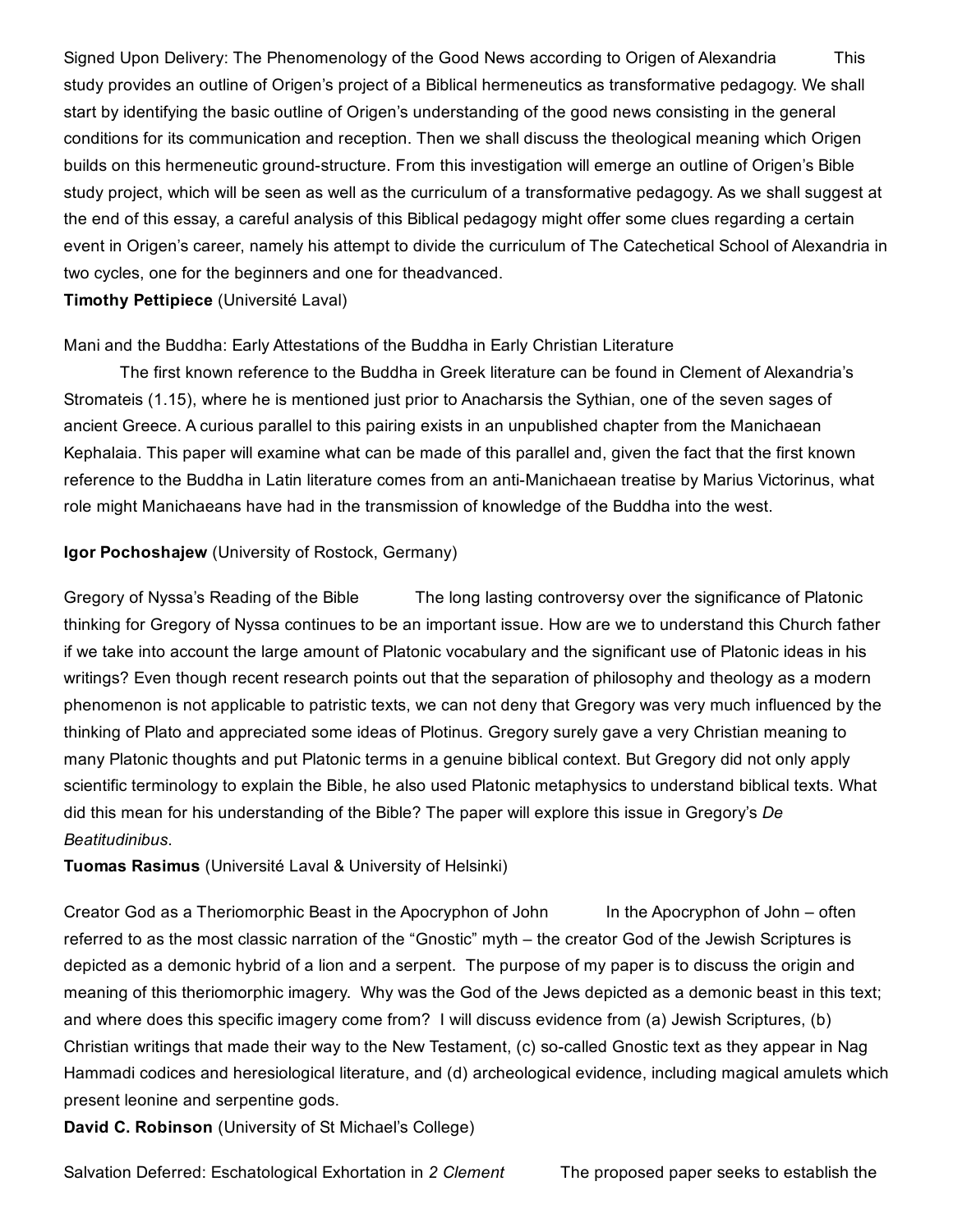occasion for the composition of *2 Clement* and to synthesize the author's response to that occasion. *2 Clement* responds to a congregation whose over-realized and over-spiritualized view of salvation has led to moral laxity. The author reorients their perspective to the future aspects of salvation: the place to which they have been called, the resurrection, and the last judgement. These future aspects are revealed proleptically in the Incarnation. The incarnate Christ calls us out of this present age to salvation in the coming age. Those who have responded to this call are the *ecclesia*, a sojourning community in this age, in whom God's promised age to come is anticipated and made present. However, salvation is not fully realized in this age, but in the age to come – and only by those who have obeyed the one who calls them.

#### Thomas Schmidt (Université Laval)

#### Les *Discours* de Grégoire de Nazianze à la lumière des *Commentaires* de Basile le Minime (Xe s.)

L'oeuvre de Grégoire de Nazianze a eu, en Basile le Minime, son scholiaste le plus prolifique. Ce dernier, évêque de Césarée (de Cappadoce) vers le milieu du Xe s., est en effet l'auteur de *Commentaires* à l'ensemble des discours de Grégoire de Nazianze, une prouesse qu'il est le seul à avoir réalisée. Faute d'édition convenable, son oeuvre est cependant demeurée méconnue. Notre communication tentera d'en donner un aperçu général basé sur les données des commentaires au *Disc.* 38 (Sur la Nativité), édité par nos soins, et aux *Disc*. 21 (Sur Athanase) et 43 (Sur Basile le Grand), qui font partie du projet d'édition récemment mis sur pied à l'Université Laval en collaboration avec l'Université catholique de Louvain (Belgique).

#### Janet Sidaway (King's College, London, UK)

#### Hilary of Poitiers' Christology: do current perceptions tell the whole story?

Anyone who wants to find out about Hilary is likely to turn first to pronouncements about him in encyclopaedias and doctrinal overviews. What he or she finds there is in many cases only partly true, and particularly so for his Christology. Hilary is alleged, for instance, to be a monophysite by the *The Oxford Dictionary of the Christian Church*, and to be docetic by R.P.C. Hanson (*The Search for the Christian Doctrine of God* [1988], Edinburgh, p.501). Even where there is a more nuanced approach, little mention is made of the richness of his Christological insights and his contribution to the ideas which shaped Chalcedon. The paper will discuss the reasons, and look at the neglected aspects of his Christology.

#### Jared Secord (University of Calgary) Student Essay Prize winner (2006)

#### Antony and Athanasius: Hellenism, Illiteracy, and Literacy in Late Antique Egypt

(*Abstract written by the anonymous reader of the Student Essay prize submissions*) This is a concise, interesting, and scholarly paper. The author treats afresh the question of Antony's literacy or illiteracy in light of the evidence and the conventions of Athanasius' *Vita Antoni*. The author offers a persuasive argument to explain why Athanasius insists on Antony not having studied Greek despite evidence to the contrary: Athanasius wished to contrast a new form of Christian wisdom with the prevailing classical tradition of *paideia*, and since a fully-formed Christian *paideia* had not yet emerged as a substitute for the classical tradition in Antony's lifetime, to acknowledge Antony's literacy would be to admit to Antony's training in pagan letters. The author is familiar with recent scholarship on this question, and exercises critical independence while engaging with this scholarship. The author also demonstrates an ability to discern and debate points on the basis of the Greek text of the *Vita* as well as contextual evidence relating to literacy and languages in Egypt and the presentation of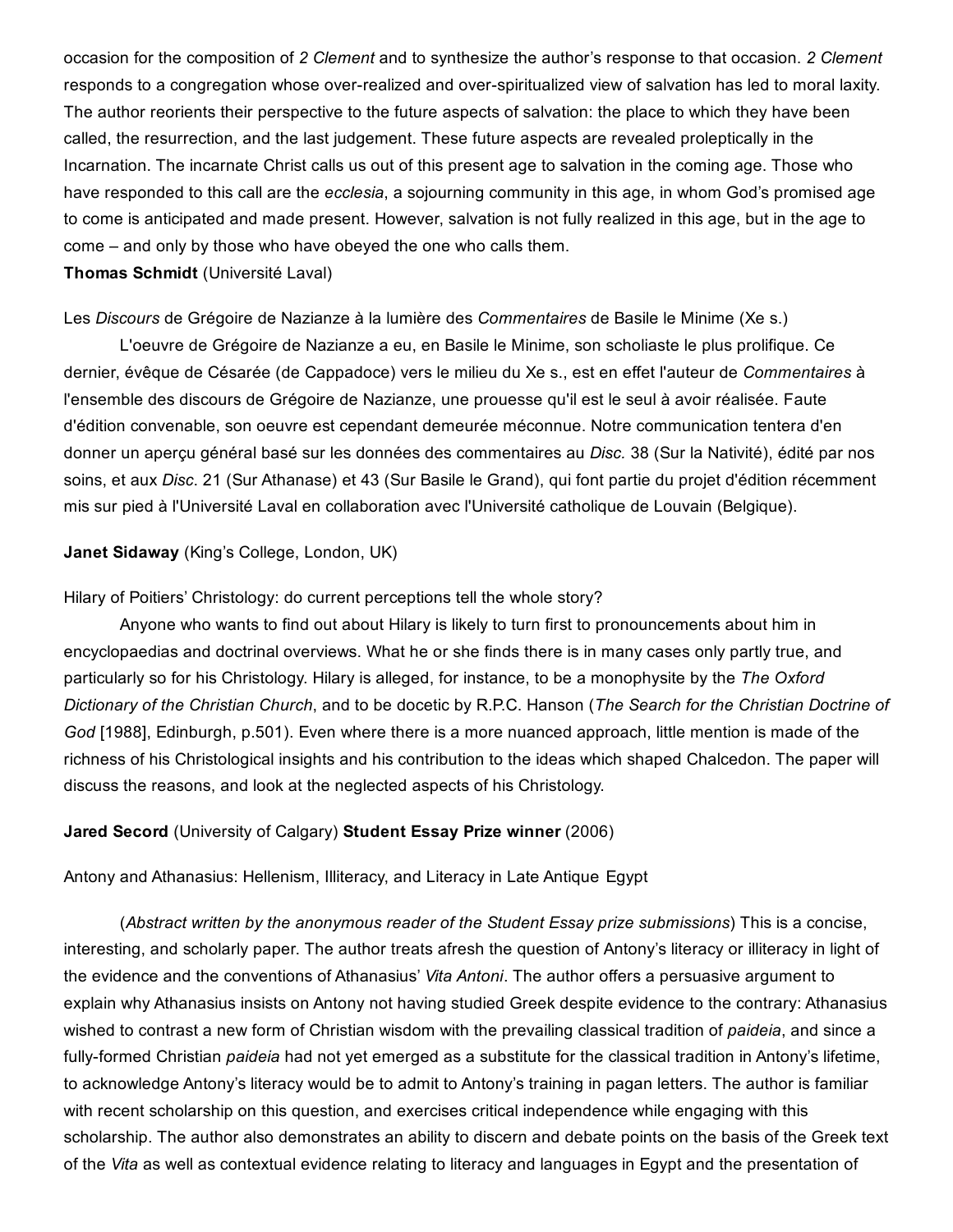holy men and women in Christian literature. The form, style, and documentation of the paper are excellent.

#### Jonathan Seiling (Emmanuel College, TST)

#### The Russian Reception of Maximus the Confessor

In a longer work, I have compiled an updated bibliography of Russian translations of Maximus and those works that refer to his thought, starting from the medieval era in Russia and ending in 1941, the year von Balthasar published his influential study. Secondly, my project has analysed the development of a tradition of interpreting Maximus, focussing eventually on the so-called Russian Silver Age religious philosophers, many of whom cited Maximus at key points in their works. In this paper, I will briefly mention which works of Maximus were available in Russian translation up to 1917. Then I will discuss those key aspects of the Russian interpretation that differed from those in the West during that period, which particularly differ from von Balthasar's characterization. Lastly, the impact of Vladimir Solov'ev's reading of Maximus had a notable impact on religious philosophy in Russia and Maximus served the succeeding generation as a patristic authority for the Divine Sophia motif that stemmed from Solov'ev's own philosophical project.

#### Karl Shuve (McMaster University)

Scripture as Incarnation: Re-Thinking Origen's *Commentary on the Song of Songs* Many modern scholars have criticized early Christian exegetes for allegorizing the *Song of Songs*, a method of interpretation that supposedly was used to render harmless the poem's scandalously erotic language. This paper will challenge the aforementioned view by considering Origen's *Commentary*, which was influential in shaping future interpretations. His exegesis of the *Song* must be understood in light of his belief that both scripture and the incarnate Christ mediate the *logos* in the same way. Allegory is the act of perceiving the divinity that lies beyond the flesh; exegesis is an experience in which the reader participates in the activity of the divine. The erotic language of the *Song* points to the intimacy of the soul's encounter with the *logos* in the reading of Scripture. Sara Terreault (Concordia University)

Navigating Incarnation: The Name of God as Idol or Icon The naming of God has emerged as a critical problem for postmodern theology and spirituality. This problem is emblematic of the basic dilemma of incarnational life: how should we respond to God's initiative, how might we adequately address the One who addresses us first, how can we "speak God" without speaking idolatry? The ambiguity of incarnate life is not automatically resolved by the Incarnation. In this paper, I will bring John Damascene's understanding of "divine images" and Pseudo-Dionysius' construal of "divine names" into conversation with postmodern theological concerns. From such an exchange emerge clues for the "impossible" task of naming God, and for a salvific reading of the basic tragedy of incarnational life, addressing both the concerns that postmodernism imposes on theology and which incarnational reality has always impressed on Christian spirituality. Dana-Iuliana Viezure (University of Toronto)

Historical Argumentation in Philoxenus of Mabbug's correspondence This paper examines the types of polemical arguments used by Philoxenus of Mabbug (485518) – one of the fiercest polemicists among the anti-Chalcedonians in the period of the Acacian schism (484-519) – in his correspondence. Philoxenus' extant letters cover all the major chapters in his ecclesiastical career, and their even chronological distribution allows us to pinpoint Philoxenus' passage from a register of argumentation which can be characterized as largely scriptural,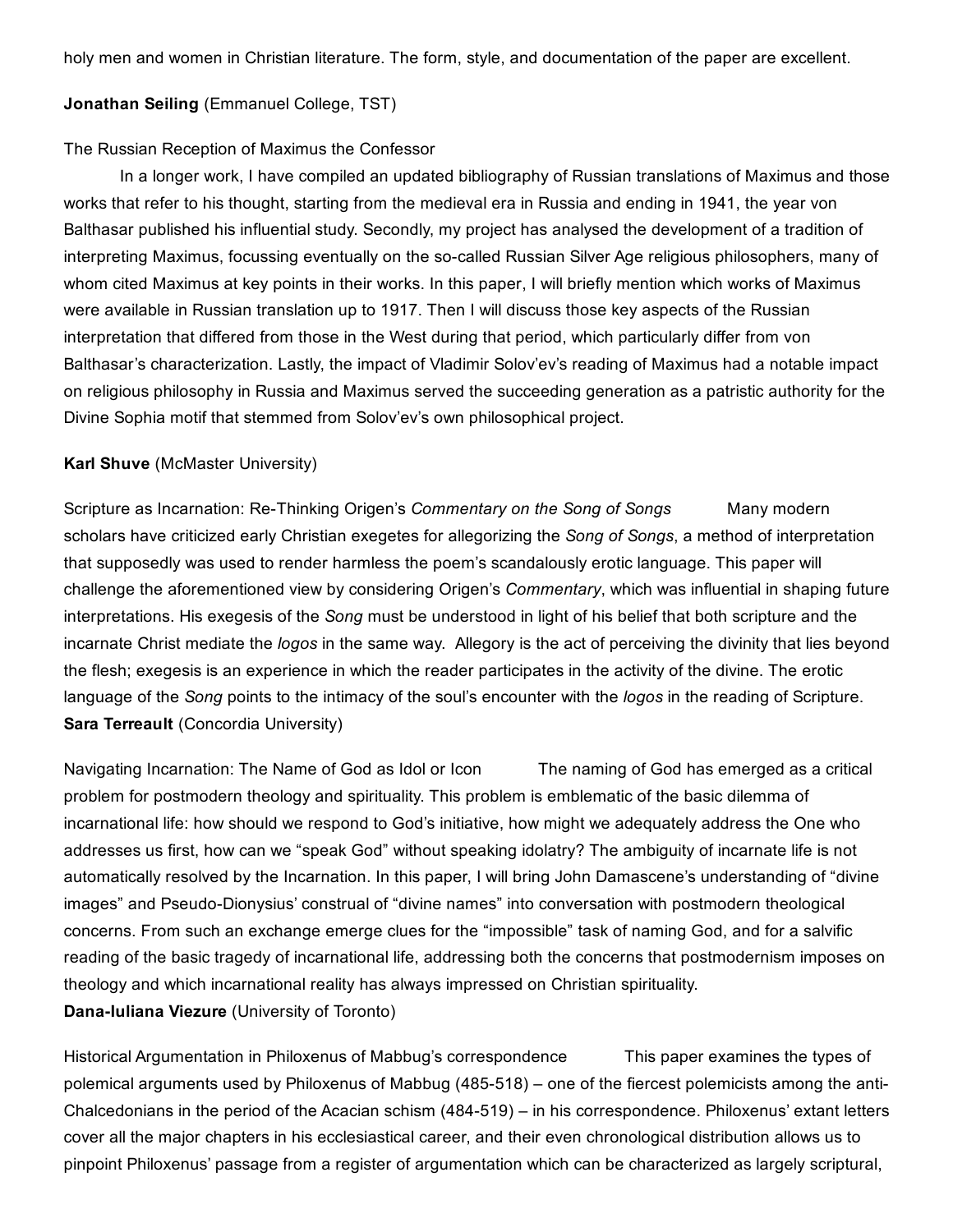with very few historical references other than the author's personal triumphs or mishaps, to a register dominated by a concern for historicity and the elucidation of various historical circumstances. Elements of conciliary history, moralizing anecdotes meant to discredit or to justify a certain predecessor, foundational legends, justification by historical precedents become abundant in the later correspondence. While the first steps were being taken towards the institutional independence of the anti-Chalcedonians, Philoxenus seems more and more eager to appropriate the historical heritage of the imperial Church and to transform it into a background against which an orthodox identity could be constructed.

Peter Widdicombe (McMaster University)

Little Foxes and Flourishing Vines: Song of Songs 2:15 in Text and Art

In the carvings in the altarpiece in *The Presentation in the Temple* by the Master of the Life of the Virgin, Cologne c. 1460-75, a fox is depicted eating grapes from a vine in the background to a scene of the drunkenness of Noah. The drunkenness of Noah was widely interpreted in the Patristic and Medieval periods to be a type of Christ in the Passion. Origen in *Commentary on the Song of Songs* 3 discussed Song of Songs 2:15, as did Gregory of Nyssa in *Homilies on the Song of Songs* 5, and Augustine in *Sermon* 164.3. The foxes were interpreted to be demonic spirits or heretics, the vines, the individual soul or the Church. Bede took up this interpretation and Bernard elaborated on it.

Jonathan Zeyl (Institute for Christian Studies)

The Recreation of the Self in Augustine's Confessions book XIII: from Opacity to Transparency

The scope of this paper gives an in-depth analysis about how St. Augustine describes the role of the Holy Spirit in book XIII of his *Confessions*. Drawing from the works of three different authors Philip Cary, Brian Stock, and Denys Turner - this paper argues for the need to include Augustine's spiritual read of Genesis 1 in the discussion surrounding the topic of philosophical anthropology. To support my claim this paper suggests that we read Augustine's intention in book XIII as one that tries to affectively move his reader into living well in a postlapsarian world.

6. BOOK DISCUSSIONNous sommes heureux d'annoncer qu'il y aura deux livres discutés au rencontre annuelle de l'Association canadienne des études patristiques (28-30 mai, 2006, York Université de Toronto,  $On):$ 

We are pleased to announce that there will be two book discussions at the annual conference of the Canadian Society of Patristic Studies (May 28-30, 2006, at York University in Toronto, Ontario):

Lucian Turcescu, *Gregory of Nyssa and the Concept of Divine Persons*. (New York: Oxford University Press, 2005). ISBN 0-19-517425-9 (hbk), CAD\$50.95.

Charles Kannengiesser, *Handbook of Patristic Exegesis: The Bible in Ancient Christianity*. 2 vols. (Leiden: Brill, 2004). ISBN 90-04-09815-1 (hbk), CAD\$473.90.

Copies of Dr. Turcescu's book will be available at the Book Fair through Oxford University Press. Dr. Kannengiesser's book will be available to order from Brill Academic Publishers. They have kindly agreed to offer it at a reduced rate at the Congress meetings.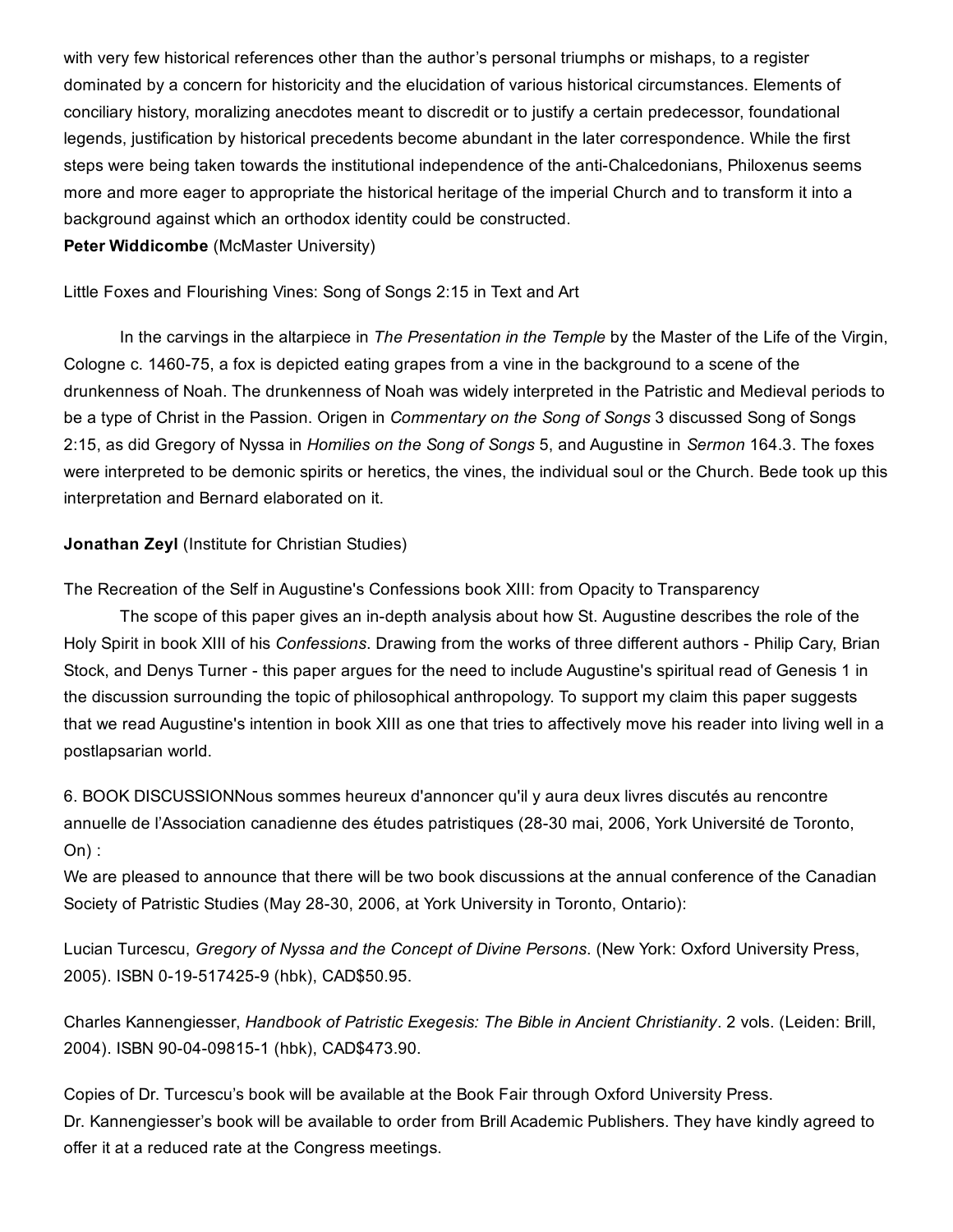# 7. MINUTES OF THE ANNUAL GENERAL MEETING OF THE CSPS/ACEP Monday, May 30, 2005 4:15 6:00 p.m. (University of Western Ontario)

Present: Lucian Turcescu, Harry Maier, Kevin Coyle, Paul-Hubert Poirier, Theo de Bruyn, Patrick Gray, Geoff Dunn, Tim Pettipiece, Tuomas Rasimus, George Bevan, Marcin Dec, Yong Hwa Lee, Donna Foley, Igor Pochoshajew, Charles Kannengeiser, Pamela Bright, Steven Muir, Rick Tomsick, Mona LaFosse, Lorraine Buck The meeting was called to order at 4:15 pm.

1. Visit of the Representatives of the Federation- two representatives from the Federation visited the meetingthey announced a new brochure, entitled The Academy as Community, which is available now; it is a manual of best practices for such things as recruiting, integration, ensuring success, mentoring, etc.- they also announced 3 pilot programsa. The Clusters Program - in the second round of the Clusters program to take place this fall, they have dropped the requirement of involvement in multi-team researchb. Knowledge Mobilization-this program aims to link research to the wider communityc. International Opportunities Project- this program aims to connect Canadian to international scholarship- they announced that Marc Renaud will be leaving as President of SSHRC and they are hoping to fill the position soon; much of the senior leadership at SSHRC will also be leaving in the next few months- they also advised that the Federation is sponsoring a conference in Ottawa on the Future of Post Secondary Education in Canada; this will take place November 27 through November 29; they advised that the Federal government is putting billions of dollars into research in Canada and that provincial money is also coming into the system- the representatives advised that SSHRC is not only continuing discussion on standard research programs, but has also heard the need to consider smaller research grants- there will now be two streams: 1 for smaller grants \$10-20,000 for 3-5 years and 1 for larger grants \$25100,000 for 5 years; they are still working on the details, but they are looking at bringing these into the 2007 competition- they are aware that the Cluster grants have generally favoured the Social Sciences, and they are looking at large scale research projects in the Humanities; they want to make these reflective of the needs of the Humanities

- they advised that next year the Conference will take place at York University in Toronto; this will be the 75<sup>th</sup> anniversary of Congress

- the dates for the CSPS are May 28, 29, and 30- future Conferences will take place at: The University of Saskatchewan: 2007

The University of British Columbia: 2008

Carleton University: 2009

- they also advised that they are looking at organizations outside Canada for collaboration or co-sponsorship, and they asked that any suggestions in this regard be forwarded to SSHRC

2. Approval of the Agenda-Donna Foley moved to approve the agenda. It was seconded by Patrick Gray. 3. Approval of the minutes from the Annual General Meeting at the University of Manitoba, May 31, 2004.

 Lucian Turcescu moved to approve the minutes. It was seconded by Charles Kannengeiser.4. Matters Arising from the 2004 AGM meetinga. Lucian referred to Section 4B of the minutes which raised the issue of encouraging people to donate to the Society. He advised that this had been done through an announcement in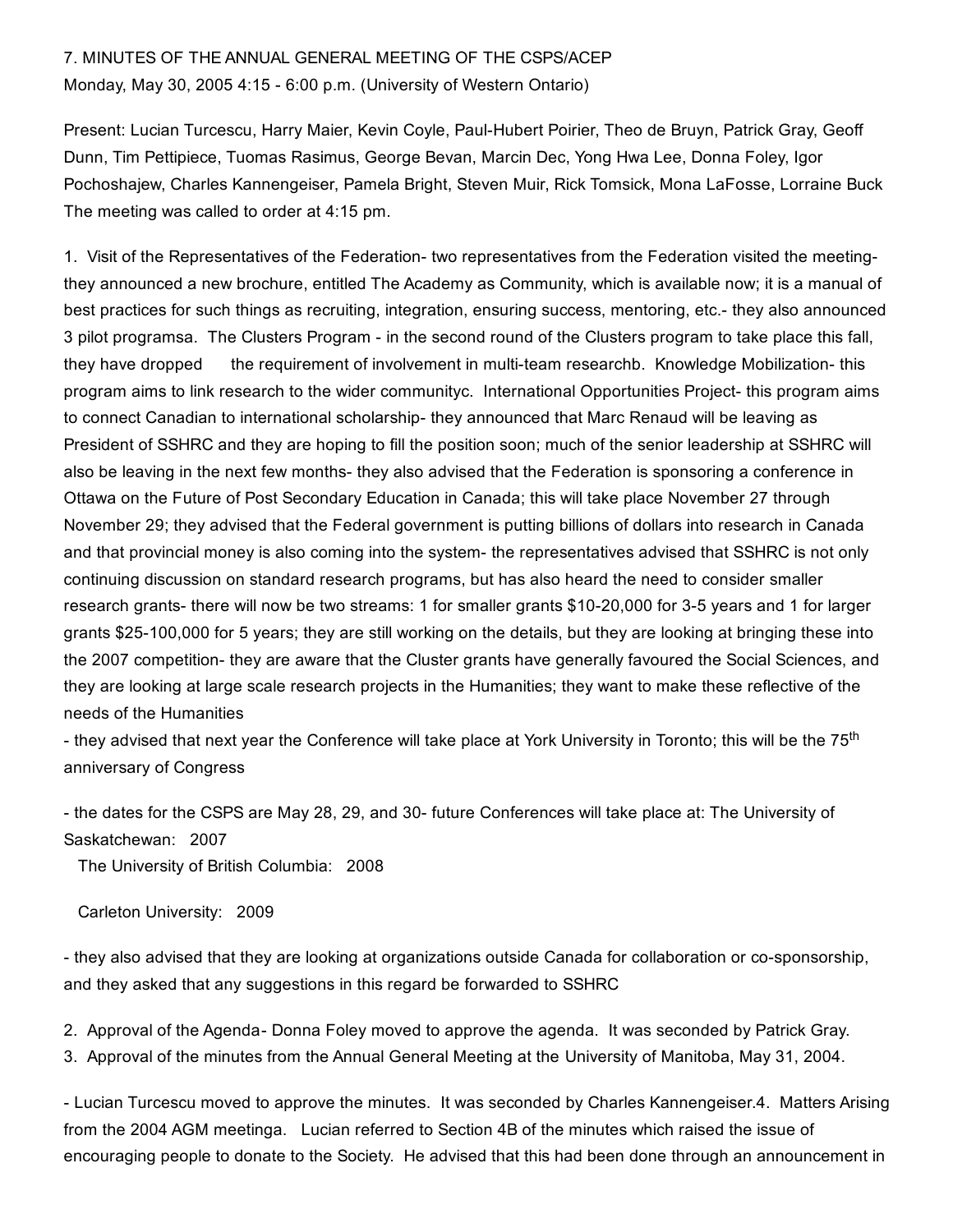the Bulletin.b. It was pointed out that the full member rate is \$67.00, but that the rate listed in the Bulletin is \$65.00. It was decided to put a correction in the Bulletin.c. Kevin pointed to the item which stated that the fullmember rate would go up by \$1.00 a year, and suggested that it be increased in larger increments, perhaps \$5.00, which would extend over five years. It was decided to wait until the Treasurer's Report before discussing this motion.5. President's Report- Lucian noted that our Society was celebrating its 30<sup>th</sup> anniversary. He thanked those who founded the Society, in particular, Kevin Coyle, Patrick Gray, Paul-Hubert Poirier, and Joanne MacWilliam.- he also welcomed our newest members and presenters from overseas and thanked this year's Program Chair, Geoff Dunn, for putting together an excellent program; Victor DeGagne, who assisted Geoff; and Tim Pettipiece, who manages the website and produced both the Society's bulletin and the Combined Program for the Canadian Corporation for Studies in Religion. Lucian also brought up the question of on-line renewal of membership by credit card. If our Society wishes to do this, he needs to provide categories, such as full members, retired/student members, etc. The cost is \$200.00 initially, with \$100.00 annual fee for maintenance. The Society would send an E-mail to members each year with a hotlink to the site where they can renew their membership with a credit card. - it was decided to let the Executive decide as to whether or not we adopt this. Lucian also brought up the issue of the Privacy Statement which the Federation was asking us to publish. The Federation has a model that could be adapted. it was decided that this was a matter for the Executive.6. Treasurer's Report-Steven circulated a financial statement which indicated that we have a bank balance of \$5,531.00. In 2004, the surplus on the account was \$229.00. Because the \$200.00 prize money for the Student Essay was not handed out last year, this surplus is really \$29.00. he pointed out that the number of paid-up members is low, but that when he sends out his reminder letter, it will increase; we should have a membership of 50-70.- it was thought that a paper reminder was better than simply an E-mail, and the letter should include both a reminder and an opportunity to update information; the Executive will also investigate the on-line renewal - regarding the issue of raising the dues by larger increments, it was decided to do this, but to wait until the rate is a round figure. Lucian suggested that the Society invest some or all of its revenue, and it was decided to ask the Treasurer to do this. - Steven moved to accept the financial statement. Kevin Coyle seconded it.7. Secretary's Report

Lorraine reported that we had between 9 and 11 new members this year.

some of these members were from the U.S., and one was from Iceland.

#### 8. 2006 Annual Conference

next year's conference will take place at York University in Toronto

- the dates will be May 28, 29, and 30- all other religious societies have these same dates- the Executive will check to see if these dates work for NAPS- Geoff wondered if it was necessary to meet all day Sunday; starting later on Sunday was suggested, but it would depend on the number of papers submitted.- it was left with the Executive, who will decide on the days for the conference once they've learned when NAPS will take place. the Program Chair for next year will be Mona LaFosse- the Local Rep will be Patrick Gray- the book for discussion will be by Lucian Turcescu.9. Nominating Committee Report- Harry Maier reported that the following is the list of nominees for the CSPS:Program Chair: Mona LaFosseProgram Committee: Steven MuirRepresentative to CFHSS: Kevin CoyleNominations Committee: Kevin Coyle The list was approved.10. Reports from the CSPS Representatives to the CFHSS and CCSR-Theo DeBruyn announced that he was stepping down as representative on SSHRC- he advised that the brochure mentioned by the representatives from the Federation,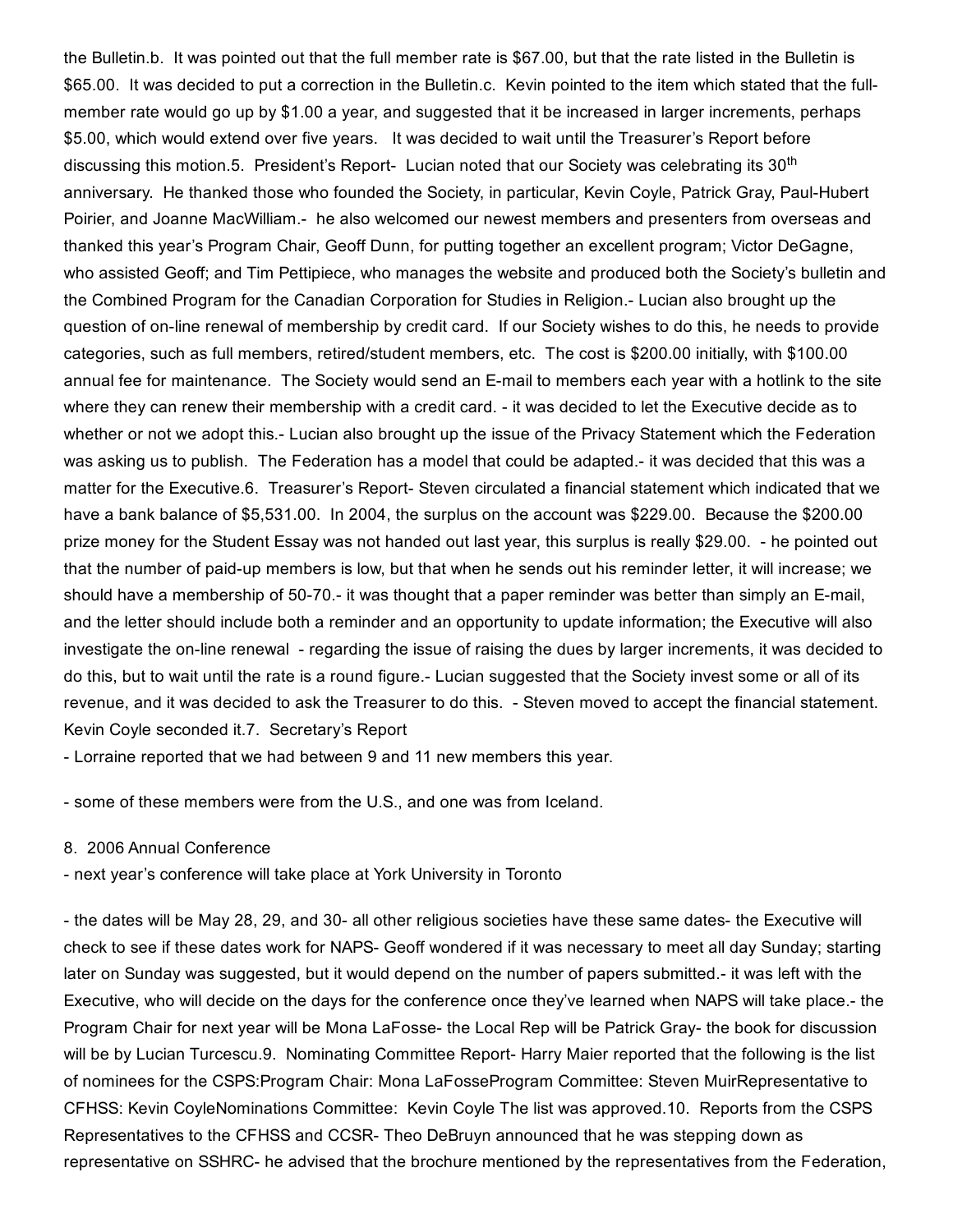The Academy as Community, was a good manual and could be ordered on-line for a small charge. The full document can also be printed off the Web.- there was no report this year from the representative to the CCSR.11. Other Business- it was mentioned that our Society's table looked rather sad, and it was thought that we should leave copies of our schedules and perhaps other materials for those who are interested; it was also suggested that we should hire someone to man the table for a certain amount of time during the conference. Geoff mentioned that the Western Pacific Rim Patristics Society will be having its second meeting this year, tying in with the Prayer and Spirituality meeting. In 2006, this Society will meet in Japan.

 he also mentioned that the Australian Research Council was pushing team research; he suggested that anyone interested in creating an international team should consider Australia.

 he also mentioned that the Centre for Early Christian Studies is interested in looking at dissertations, etc. for publication in the Christian Monograph Series and suggested that scholars should send along any work they would like to have considered for publication.

 Lucian mentioned that Concordia University was sponsoring a conference on the Reception of Scripture in Late Antiquity. This would take place in September/October of 2006. He wondered if the Society would be interested in co-sponsoring the event.

- it was decided that he should bring a proposal to the Conference in Toronto next year.

Lucian moved that the meeting be adjourned at 6:00 p.m.

8. NOUVEAUX MEMBRES/ NEW MEMBERSAdriana Bara M.A. Theological Studies, Concordia University

Marie CambellWestmount, QCStudent J.M. Foster Concordia University M.A. Theological Studies

Jacques JulienLac-Brôme, QCStudentRev. Walter A. HannamAnnapolis Royal, NSStudent Samantha L. P ascoe M.A. University of Manitoba

Jonathan Seiling Emmanual College/TST, University of Toronto Ph.D. Candidate

Sara Terreault Concordia University Ph.D. Student

9. NOUVELLES/NEWS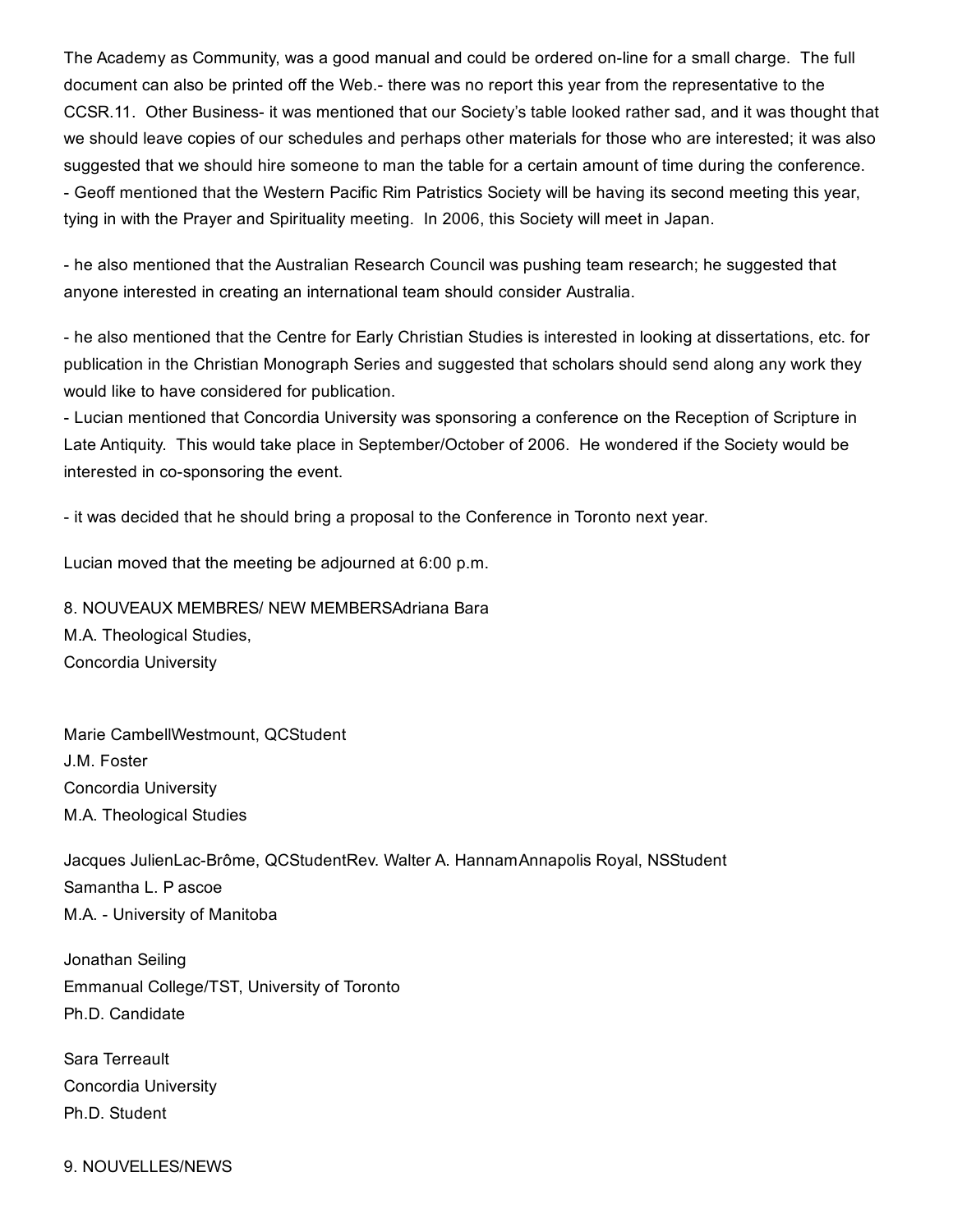Michael Kaler is busy helping to organize and teach the return of Coptic language instruction to the University of Toronto after a decade of absence, finishing his doctorate, arguing about whether Heracleon really was a Valentinian and what does it really mean to be a Valentinian anyway?, and preparing to start his postdoctoral work on Paulinism among the Nag Hammadi writings. He has also recently joined the steering committee for the Nag Hammadi and Gnosticism sessions at the SBL.

STEVEN C. MUIR has published: " 'Caring for all the weak': Pagan and Christian Charity in Sardis and Smyrna," in Religious Rivalries in Sardis and Smyrna, ed. Richard Ascough. Waterloo: Wilfred Laurier Press, 2005; "Mending yet fracturing: religious healing as an arena of conflict between Jews, Christians, and pagans during the second to fifth centuries," in The Changing Face of Judaism, Christianity, and other Greco-Roman Religions in Antiquity, edited by Hermann Lichtenberger and Gerbern Oegema. Gütersloher Verlagshaus, 2006; "Thorn in the Flesh, Gift of the Gods: Suffering and the Construction of Identity," The International Journal of the Humanities Volume 3, 2006

TIM PETTIPIECE has just submitted his thesis ("Counting the Cosmos: Numeric Patterning in the Manichaean Kephalaia") for evaluation. In addition, after relocating to Gatineau with his family this summer, he will be presenting papers at the Ottawa Workshop on Christian Apocryphal Texts, Concordia's Bible in Late Antiquity colloquium, and the SBL's Manichaean Studies Seminar.

Mark S.M. Scott, "Shades of Grace: Origen and Gregory of Nyssa's Soteriological Exegesis of the 'Black and Beautiful' Bride in Song of Songs 1:5" Harvard Theological Review, 99:1 (2006) 63-85.

Lucian Turcescu and Lorenzo DiTommaso (Theology Department, Concordia University) are the coorganizers of an international colloquium on "The Reception and Interpretation of the Bible in Late Antiquity" (Concordia University, Montreal, 1113 October 2006). Several members of our society have been invited to present at the colloquium whose main sponsors are SSHRC and Concordia's Department of Theology. Details on it can be viewed at [http://theology.concordia.ca/2006colloquium/](http://web.archive.org/web/20150201000916/http://theology.concordia.ca/2006colloquium/) and attendance is open to the public.

Mark VESSEY's Canada Research Chair in Literature / Christianity and Culture was renewed for 2006-2010. His *Christian Latin Writers in Late Antiquity and their Texts* appeared in the Ashgate/Variorum Collected Studies Series in 2005. With Karla Pollmann he edited *Augustine and the Disciplines: Cassiciacum to "Confessions"* (Oxford UP, 2005); the two of them, with Willemien Otten, are coordinating a major collaborative research project, funded by the Leverhulme trust, on the reception of Augustine (430-2000), to result in a series of volumes from Oxford UP. A conference on "Augustine in America" takes place this April in Vancouver under the same auspices. An article of his on Augustine and Derrida ("Reading like Angels") came out in John D. Caputo and Michael J. Scanlon (eds.), *Augustine and Postmodernism* (Indiana UP, 2005). He will give papers at the international "Jerome" conference in Cardiff in July 2006 and at another on the Church Fathers in the seventeenth century in Zurich in September. In October he will co-host a conference at UBC on "The Performance of the Past: History and Histrionics in Late Antiquity and the Early Middle Ages." A volume of essays from an earlier conference in Vancouver, entitled *The Calling of the Nations: Exegesis, Ethnography and Empire* in a *Biblical-Historic Present* is forthcoming from U of Toronto P. He is a member of the editorial board of *Postscripts: A Journal of Sacred Texts and Contemporary Worlds,* the first issue of which has just been published (by Equinox).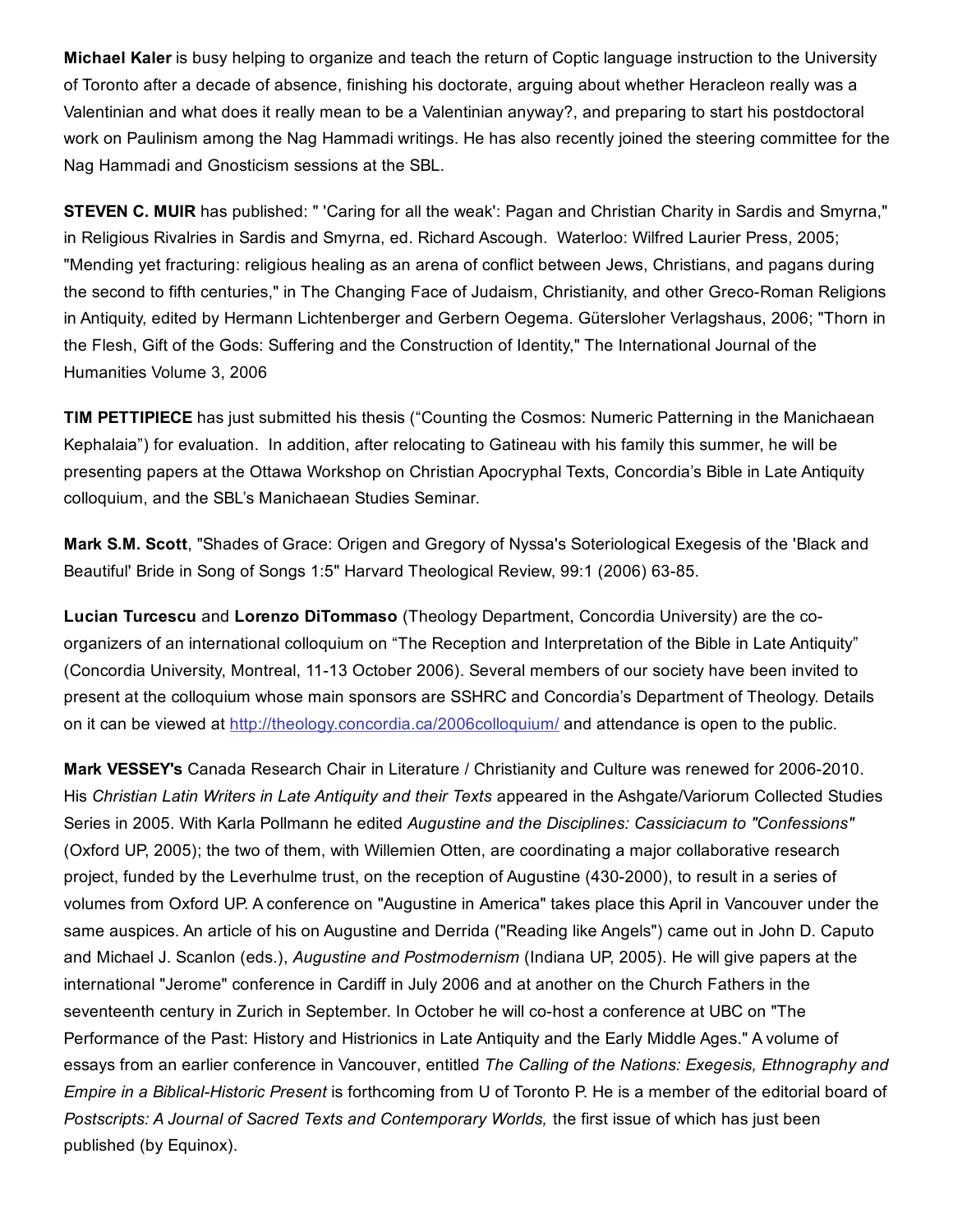10. BUREAU DE L'ACÉP/ CSPS EXECUTIVE (2003-2004)

Président / President Lucian Turcescu (2004-2006)

Vice-president / Vice-president Nicola Denzey (2004-2006)

Secrétaire / Secretary Lorraine Buck (2003-2006)

Trésorier / Treasurer Steven Muir (2003-2006)

Président du programme / Programme Chair Mona Lafosse (2005)

Editeur du Bulletin & Webmaitre / Bulletin Editor & Webmaster Tim Pettipiece

11. RAPPEL DU TRÉSORIER/REMINDER FROM THE TREASURER Here is a reminder for all members who have not already done so to send in their annual membership fees. The fees are as follows:

65.00\$ as regular member, with SR subscription. 40.00\$ as regular member, already receive SR. 48.00\$ as student/retired member, with SR subscription. 17.00\$ as student/retired member, already receive SR.

Please send to the treasurer, Steven Muir, at the address below:

Steven C. Muir, Ph.D. Assistant Professor of Religious Studies Concordia University College of Alberta 7128 Ada Boulevard Edmonton, Alberta, Canada T5B 4E4

#### 12. Report of the CFHSS March Board of Directors' Meeting

Changes on the BoardPresident Donald Fisher welcomed recently-elected Jean-Claude Guédon as the new Vice-President, Research Dissemination. A Professor of Comparative Literature at l'Université de Montréal, M Guédon is renowned for his work on the globalization of scholarly communications and the implications of digitizing culture. His term extends until November 2008. François Lepage (Montréal) stepped down from the Board to accommodate his upcoming sabbatical. His position will be filled along with the other Board positions up for reelection in the fall. National Dialogue on Higher Education

Hosted by the Federation with 13 partner organizations, the National Dialogue on Higher Education drew almost 450 participants representing all areas and perspectives interested in higher education in Canada. The first gathering of its kind in several decades, the Dialogue succeeded in raising the profile of postsecondary education in general and sowing the seeds for future pan-Canadian discussions. While acknowledging shortcomings in format and in focus on the social sciences and humanities, the President reported that the Federation received many invitations to other events directly because of our role in the Dialogue. Most notably,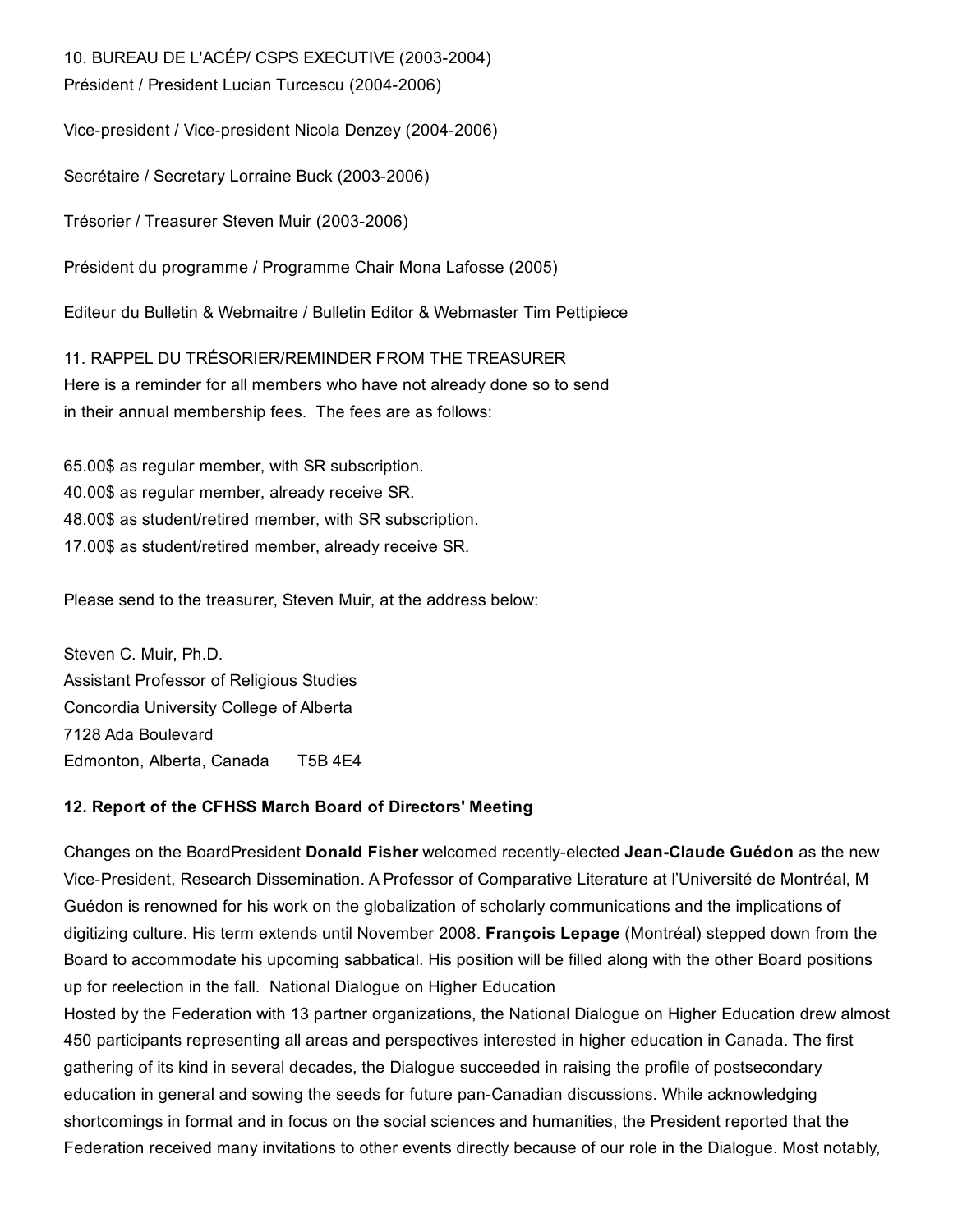Dr Fisher attended the Council of the Federation's Postsecondary Education and Skills Summit hosted by the Premiers of Ontario and Quebec, as one of the few national organizations invited to join their provincial and territorial counterparts. The Final Report of the Dialogue will soon be available on the Federation's Web site. As a followup, the Federation plans a meeting of the partner organizations as well as others to explore common ground and areas for further collaboration

Membership development strategyBoard members endorsed a three-part plan to enhance membership in Canadian scholarly associations. The first part is a recruitment drive directed at graduate and undergraduate students and new scholars to link potential members with relevant societies. This direct promotional and marketing campaign within the academic community will feature a common advertisement in PSE publications, information brochures, Web site information and kits for "new hires" at universities. The second part of the campaign provides programs and services for use by associations to recruit and retain members, including templates for promotional materials and for membership incentive programs that can be easily customized. The third part is a longer term project designed to attract practitioner or community-based members to societies and will begin in 2007-08. New affiliate members

The Board approved three applications for affiliate membership in the Federation. Formed in 1981, the Canadian Federation of Students represents 450,000 undergraduate and graduate students across Canada. Created by Parliament in 1988, Rights & Democracy is a non-partisan organization with an international mandate to encourage human rights and the promotion of democratic institutions and practices around the world. The Federation's main counterpart in the US, the American Council of Learned Societies works to advance scholarship in the humanities and social sciences and to strengthen relations among scholarly associations since its inception in 1919.

#### New ASPP funding takes effect

Beginning April 1, the regular ASPP grant will increase to \$8,000 per book, up from the current amount of \$7,000. In addition to regular subventions, there are two new categories of funding: for first-time authors and for translations. Along with approximately 140 regular subventions available, up to 40 grants will be provided for first-time authors and up to five new grants are available for works in translation. These works must involve translation either to or from one of Canada's two official languages. For example, a Spanish-language work being translated into French would fall into this category; a Spanish-language work being translated into German would not. An additional grant of \$4,000 will be provided to these works to help offset actual translation costs.

Benefits ProjectDerived from an earlier Federation proposal for a series of indicators to demonstrate the impact of research in our disciplines, the Benefits Project takes a broader, less instrumental approach to making the public and political case for support for research, teaching and learning in the humanities and social sciences. As a first step, the Federation will conduct a literature review to synthesize current national and international research on economic, social and cultural benefits and an inclusive list of experts in the area. From this work, a task force of 10 members will prepare a discussion paper outlining the appropriate scope and nature of this work. Federation adopts policy on Open Access Chaired by President Elect Noreen Golfman (Memorial), the Working Group on Open Access prepared a comprehensive policy for the Board's consideration. Representative of associations, publishers, expert scholars and editors, the Working Group intensely debated the merits of recommending an immediate and activist championing of Open Access – in which the Federation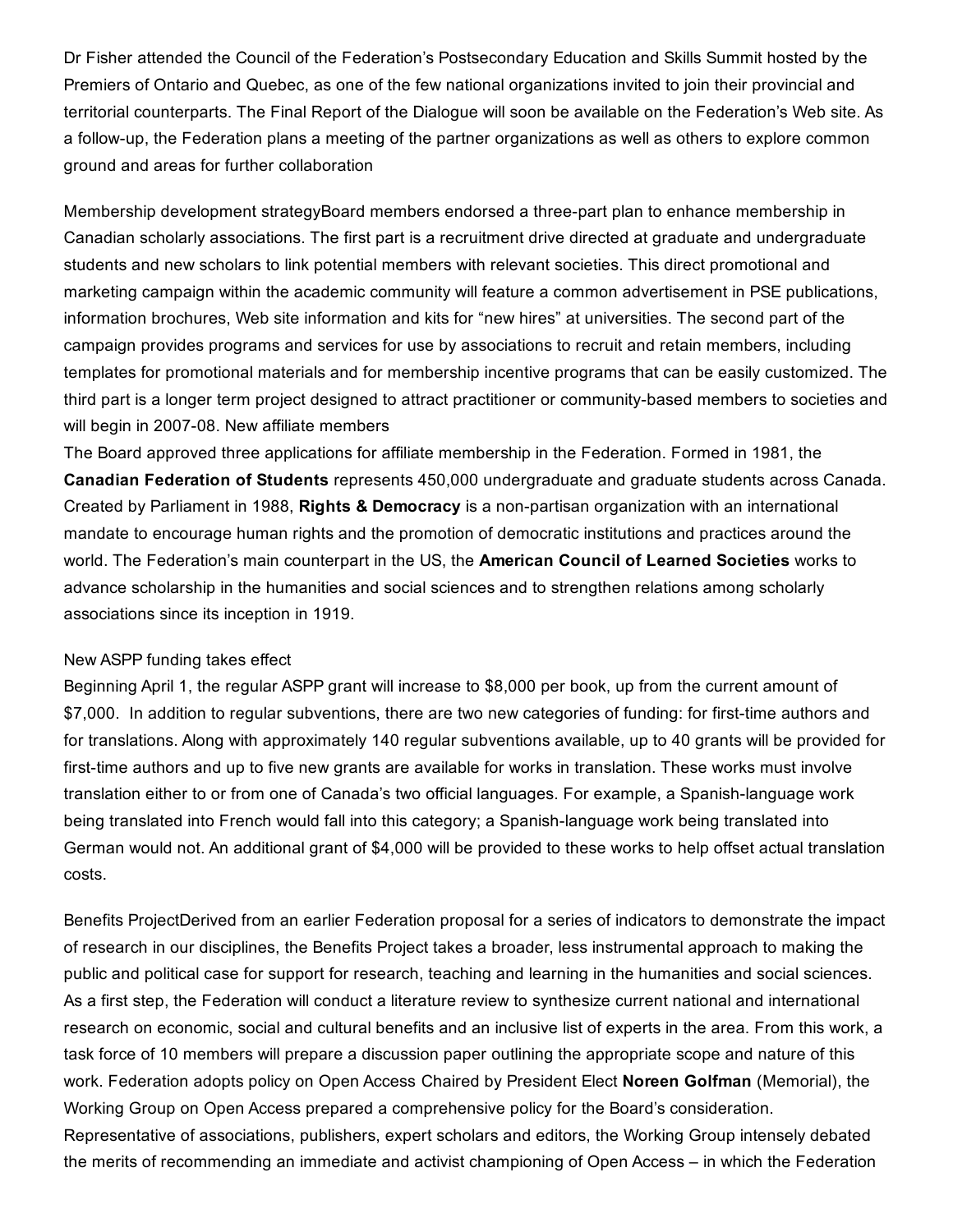would call for the mandatory deposit of research in open access journals or repositories – as opposed to an incremental, non-mandatory and promotional role for the Federation.

Seeing the issue as one of timing rather than of competing philosophies, the Board adopted a position based on a strong endorsement of the concept of open access and scholars' voluntary compliance. The complete text of the position is found at www.fedcan.ca; the main elements are as follows:

 $\cdot$  The Federation supports the principle of open access.

· Open access must be promoted, incremental and flexible, not mandated.

 $\cdot$  The scholarly contribution of open access and self-archived research must be better measured and recognized.

· The Federation will undertake education and resource development to assist scholars and associations in adopting best practices for open access.

· The financial viability of associations and journals must be assured in the transition toward open access.

- $\cdot$  The Federation will encourage publishers to adopt policies that support self-archiving.
- Digitization is necessary for greater access to scholarship.
- · The Federation supports the development of international standards for metadata.

The Board expressed its gratitude to the members of the working group: **Blaine Allan** (Queens), Film Studies Association of Canada; Dwayne Benjamin (UofT), Managing Editor, Canadian Journal of Economics; Leslie Chan, University of Toronto at Scarborough; Margaret Conrad (UNB), President, Canadian Historical Association; Rajulton Fernando (UWO), President, Canadian Population Society; Jean-Claude Guédon, Université de Montréal; Rory McGreal (Athabasca), Canadian Association of Learned Journals; Tom O'Neill (Brock), Treasurer, Canadian Anthropology Society; Doug Peers, University of Calgary; Jo-Ann Wallace (UofA), Editor, English Studies in Canada; and John Willinsky, University of British Columbia.Ethics statement adoptedThe Board adopted the Statement on Research Ethics and Scholarly Integrity, with minor text amendments, as recommended by the Sub-Committee on Research Ethics and Scholarly Integrity. Chaired by Board member Deborah Poff (UNBC), the sub-committee prepared a series of eight principles pertaining to academic teachers and scholars. Chief among the principles is the responsibility of scholars to "seek and state the truth as they see it or to reflect the realities of peoples as they see it", with freedom of inquiry as a necessary condition. Along with such freedom are the corresponding responsibilities of "competence, intellectual honesty and critical self-discipline and judgment in the creation and dissemination of knowledge." Other principles address scholars' commitment to:

- avoiding all forms of exploitation and discrimination;
- · acknowledging the work of others, including students;
- · embracing as core values effective teaching and continuing development as professionals; and
- · fostering high ethical standards for the conduct of research involving humans and other sentient beings.